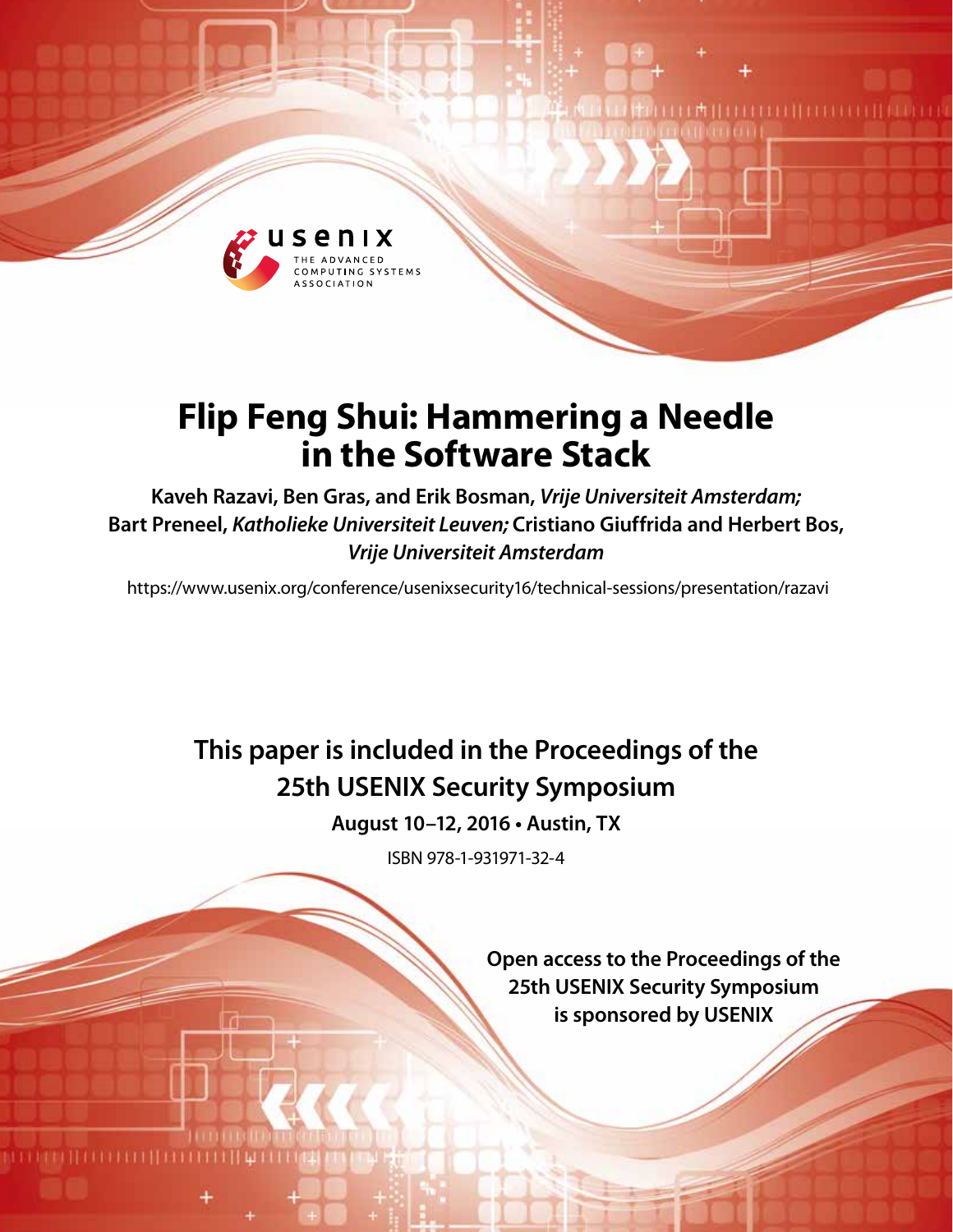# Flip Feng Shui: Hammering a Needle in the Software Stack

Kaveh Razavi∗ *Vrije Universiteit Amsterdam*

Ben Gras∗ *Vrije Universiteit Amsterdam*

Erik Bosman *Vrije Universiteit Amsterdam*

Bart Preneel *Katholieke Universiteit Leuven*

Cristiano Giuffrida *Vrije Universiteit Amsterdam*

Herbert Bos *Vrije Universiteit Amsterdam*

\* Equal contribution joint first authors

## Abstract

We introduce Flip Feng Shui (FFS), a new exploitation vector which allows an attacker to induce bit flips over *arbitrary* physical memory in a *fully controlled way*. FFS relies on hardware bugs to induce bit flips over memory and on the ability to surgically control the physical memory layout to corrupt attacker-targeted data anywhere in the software stack. We show FFS is possible today with very few constraints on the target data, by implementing an instance using the *Rowhammer bug* and *memory deduplication* (an OS feature widely deployed in production). Memory deduplication allows an attacker to reverse-map any physical page into a virtual page she owns as long as the page's contents are known. Rowhammer, in turn, allows an attacker to flip bits in controlled (initially unknown) locations in the target page.

We show FFS is extremely powerful: a malicious VM in a practical cloud setting can gain unauthorized access to a co-hosted victim VM running OpenSSH. Using FFS, we exemplify end-to-end attacks breaking OpenSSH public-key authentication, and forging GPG signatures from trusted keys, thereby compromising the Ubuntu/Debian update mechanism. We conclude by discussing mitigations and future directions for FFS attacks.

# 1 Introduction

The demand for high-performance and low-cost computing translates to increasing complexity in hardware and software. On the hardware side, the semiconductor industry packs more and more transistors into chips that serve as a foundation for our modern computing infrastructure. On the software side, modern operating systems are packed with complex features to support efficient resource management in cloud and other performancesensitive settings.

Both trends come at the price of reliability and, inevitably, security. On the hardware side, components are increasingly prone to failures. For example, a large fraction of the DRAM chips produced in recent years are prone to bit flips [34, 51], and hardware errors in CPUs are expected to become mainstream in the near future [10, 16, 37, 53]. On the software side, widespread features such as memory or storage deduplication may serve as side channels for attackers [8, 12, 31]. Recent work analyzes some of the security implications of both trends, but so far the attacks that abuse these hardware/software features have been fairly limited probabilistic privilege escalation [51], in-browser exploitation [12, 30], and selective information disclosure [8, 12, 31].

In this paper, we show that an attacker abusing modern hardware/software properties can mount much more sophisticated and powerful attacks than previously believed possible. We describe Flip Feng Shui (FFS), a new exploitation vector that allows an attacker to induce bit flips over *arbitrary* physical memory in a *fully controlled way*. FFS relies on two underlying primitives: (i) the ability to induce bit flips in controlled (but not predetermined) physical memory pages; (ii) the ability to control the physical memory layout to reverse-map a target physical page into a virtual memory address under attacker control. While we believe the general vector will be increasingly common and relevant in the future, we show that an instance of FFS, which we term dFFS (i.e, deduplication-based FFS), can already be implemented on today's hardware/software platforms with very few constraints. In particular, we show that by abusing Linux' memory deduplication system (KSM) [6] which is very popular in production clouds [8], and the widespread Rowhammer DRAM bug [34], an attacker can *reliably* flip a single bit in *any* physical page in the software stack with known contents.

Despite the complete absence of software vulnerabilities, we show that a practical Flip Feng Shui attack can have devastating consequences in a common cloud setting. An attacker controlling a cloud VM can abuse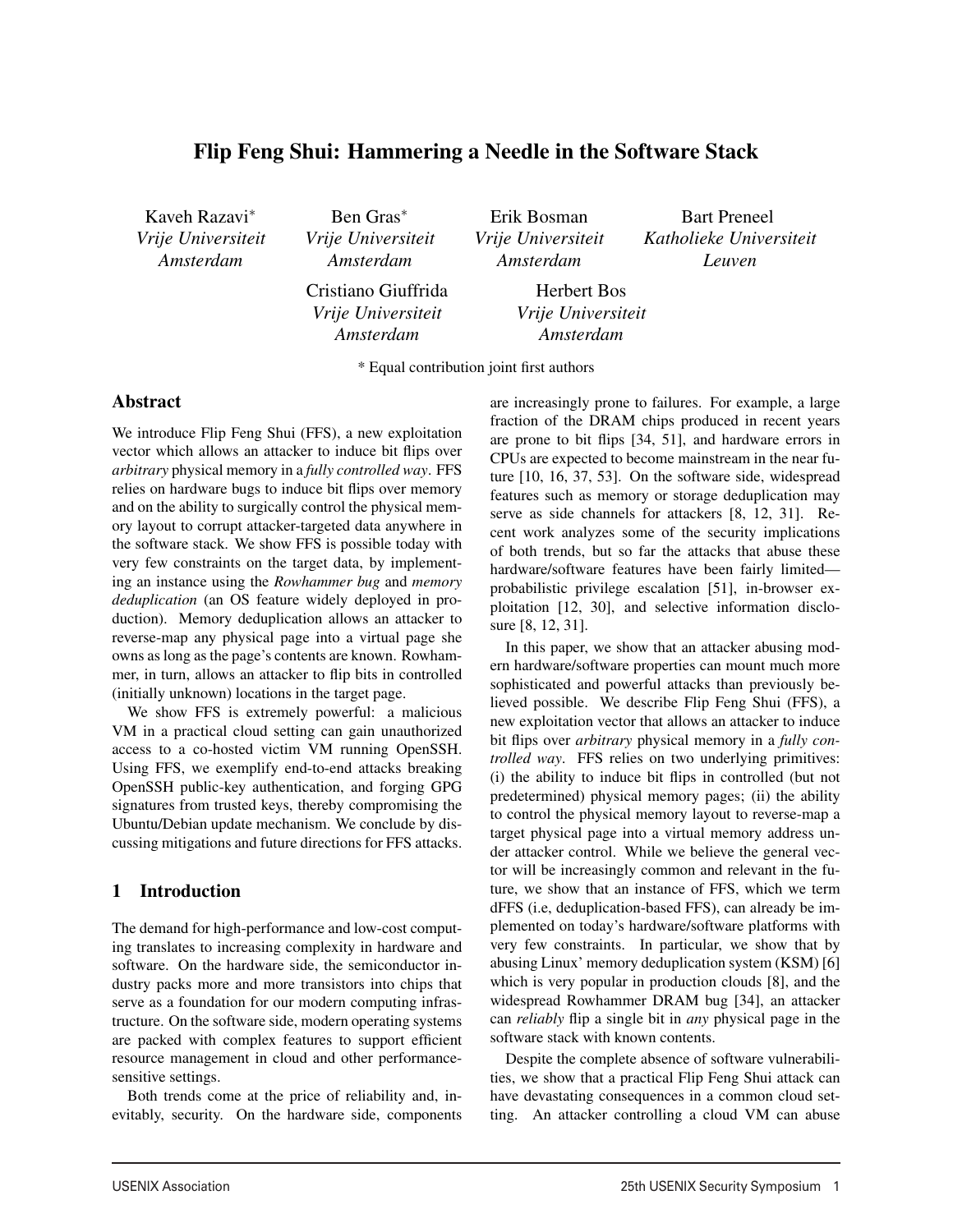memory deduplication to seize control of a target physical page in a co-hosted victim VM and then exploit the Rowhammer bug to flip a particular bit in the target page in a fully controlled and reliable way without writing to that bit. We use dFFS to mount end-to-end corruption attacks against OpenSSH public keys, and Debian/Ubuntu update URLs and trusted public keys, all residing within the page cache of the victim VM. We find that, while dFFS is surprisingly practical and effective, existing cryptographic software is wholly unequipped to counter it, given that "*bit flipping is not part of their threat model*". Our end-to-end attacks completely compromise widespread cryptographic primitives, allowing an attacker to gain full control over the victim VM.

Summarizing, we make the following contributions:

- We present FFS, a new exploitation vector to induce hardware bit flips over arbitrary physical memory in a controlled fashion (Section 2).
- We present dFFS, an implementation instance of FFS that exploits KSM and the Rowhammer bug and we use it to bit-flip RSA public keys (Section 3) and compromise authentication and update systems of a co-hosted victim VM, granting the attacker unauthorized access and privileged code execution (Section 4).
- We use dFFS to evaluate the time requirements and success rates of our proposed attacks (Section 5) and discuss mitigations (Section 6).

The videos demonstrating dFFS attacks can be found in the following URL:

https://vusec.net/projects/flip-feng-shui

# 2 Flip Feng Shui

To implement an FFS attack, an attacker requires a *physical memory massaging primitive* and a *hardware vulnerability* that allows her to flip bits on certain locations on the medium that stores the users' data. Physical memory massaging is analogous to virtual memory massaging where attackers bring the virtual memory into an exploitable state [23, 24, 55], but instead performed on physical memory. Physical memory massaging (or simply *memory massaging*, hereafter) allows the attacker to steer victim's sensitive data towards those physical memory locations that are amenable to bit flips. Once the target data land on the intended vulnerable locations, the attacker can trigger the hardware vulnerability and corrupt the data via a controlled bit flip. The end-to-end attack allows the attacker to flip *a bit of choice* in *data of choice anywhere* in the software stack in a controlled fashion.

2

With some constraints, this is similar to a typical arbitrary memory write primitive used for software exploitation [15], with two key differences: (i) the end-to-end attack requires no software vulnerability; (ii) the attacker can overwrite arbitrary physical (not just virtual) memory on the running system. In effect, FFS transforms an underlying hardware vulnerability into a very powerful software-like vulnerability via three fundamental steps:

- 1. *Memory templating*: identifying physical memory locations in which an attacker can induce a bit flip using a given hardware vulnerability.
- 2. *Memory massaging*: steering targeted sensitive data towards the vulnerable physical memory locations.
- 3. *Exploitation*: triggering the hardware vulnerability to corrupt the intended data for exploitation.

In the remainder of this section, we detail each of these steps and outline FFS's end-to-end attack strategy.

# 2.1 Memory Templating

The goal of the memory templating step is to fingerprint the hardware bit-flip patterns on the running system. This is necessary, since the locations of hardware bit flips are generally unknown in advance. This is specifically true in the case of Rowhammer; every (vulnerable) DRAM module is unique in terms of physical memory offsets with bit flips. In this step, the attacker triggers the hardware-specific vulnerability to determine which physical pages, and which offsets within those pages are vulnerable to bit flips. We call the combination of a vulnerable page and the offset a *template*.

Probing for templates provides the attacker with knowledge of *usable* bit flips. Thanks to Flip Feng Shui, any template can potentially allow the attacker to exploit the hardware vulnerability over physical memory in a controlled way. The usefulness of such an exploit, however, depends on the direction of the bit flip (i.e., oneto-zero or zero-to-one), the page offset, and the contents of the target victim page. For each available template, the attacker can only craft a Flip Feng Shui primitive that corrupts the target data page with the given *flip* and *offset*. Hence, to surgically target the victim's sensitive data of interest, the attacker needs to probe for matching templates by repeatedly exploiting the hardware vulnerability over a controlled physical page (i.e., mapped in her virtual address space). To perform this step efficiently, our own dFFS implementation relies on a variant of double-sided Rowhammer [51]. Rowhammer allows an attacker to induce bit flips in vulnerable memory locations by repeatedly reading from memory pages located in adjacent rows. We discuss the low-level details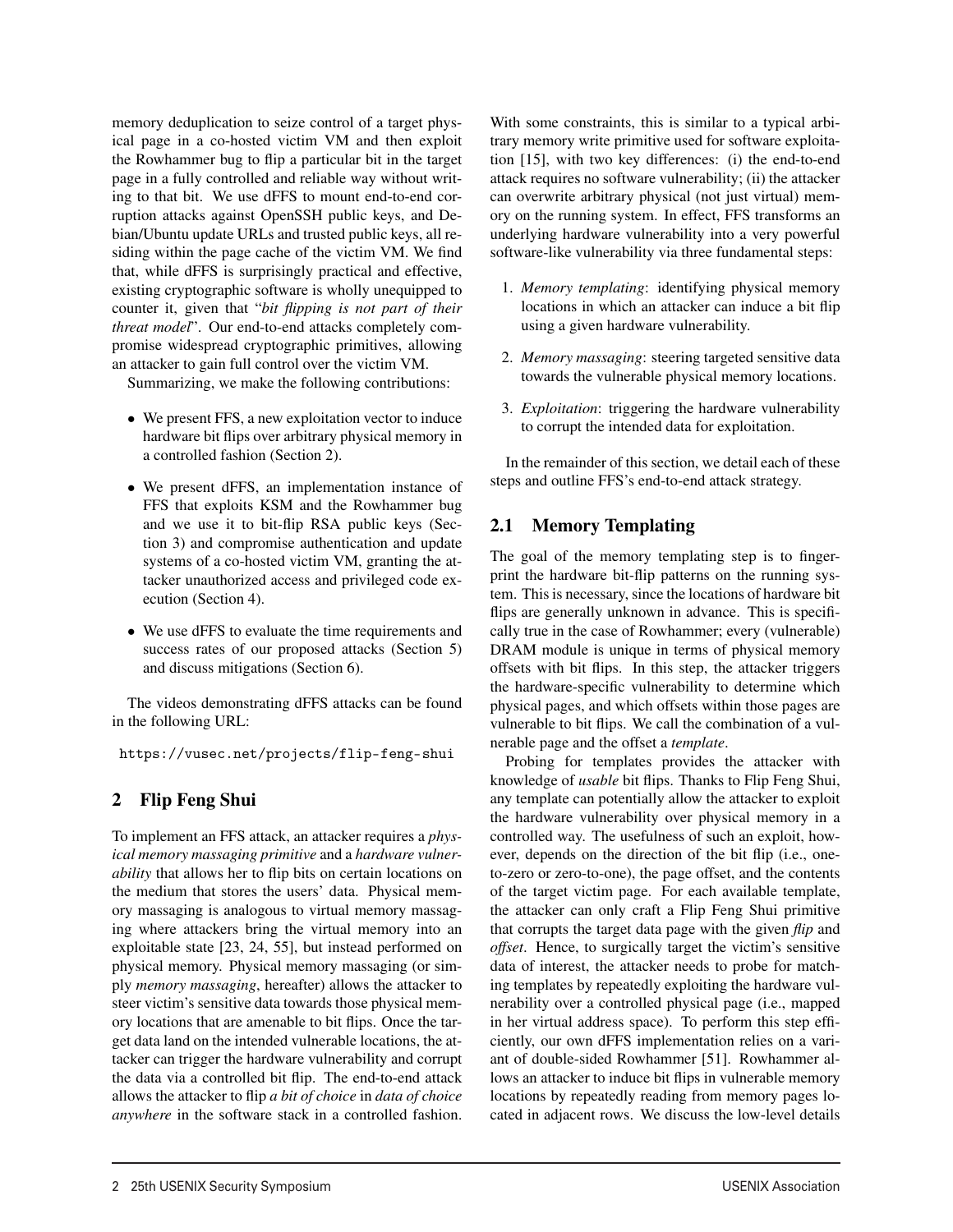

Figure 1: Memory deduplication can provide an attacker control over the layout of physical memory.

3

of the Rowhammer vulnerability and our implementation in Section 4.2.

# 2.2 Memory Massaging

To achieve bit flips over arbitrary contents of the victim's physical memory, FFS abuses modern memory management patterns and features to craft a memory massaging primitive. Memory massaging allows the attacker to map a desired victim's physical memory page into her own virtual memory address space in a controllable way.

Given a set of templates and the memory massaging primitive, an ideal version of FFS can corrupt any of the victim's memory pages at an offset determined by the selected template.

While memory massaging may be nontrivial in the general case, it is surprisingly easy to abuse widely deployed memory deduplication features to craft practical FFS attacks that corrupt any of the victim's memory pages with *known contents* (similar to our dFFS implementation). Intuitively, since memory deduplication merges system-wide physical memory pages with the same contents, an attacker able to craft the contents of any of the victim's memory pages can obtain a memory massaging primitive and map the target page into her address space.

Figure 1 shows how an attacker can control the physical memory location of a victim VM's memory page. At first, the attacker needs to predict the contents of the victim VM's page that she wants to control (Figure 1-A). Once the target page is identified, the attacker VM creates a memory page with the same contents as the victim VM's memory page and waits for the memory deduplication system to scan both pages (Figure 1-B). Once the two physical pages (i.e., the attacker's and the victim's pages) are identified, the memory deduplication system returns one of the two pages back to the system, and the other physical page is used to back both the attacker and the victim's (virtual) pages. If the attacker's page is used to back the memory of the victim page, then, in effect, the attacker controls the physical memory location of the victim page (Figure 1-C).

There are additional details necessary to craft a memory massaging primitive using a real-world implementation of memory deduplication (e.g., KSM). Section 4.1 elaborates on such details and presents our implementation of memory massaging on Linux.

# 2.3 Exploitation

At this stage, FFS already provides the attacker with templated bit flips over the victim's physical memory pages with known (or predictable) contents. The exploitation surface is only subject to the available templates and their ability to reach interesting locations for the attacker. As we will see, the options are abundant.

While corrupting the memory state of running software of the victim is certainly possible, we have opted for a more straightforward, yet extremely powerful exploitation strategy. We consider an attacker running in a cloud VM and seeking to corrupt interesting contents in the page cache of a co-hosted victim VM. In particular, our dFFS implementation includes two exploits that corrupt sensitive file contents in the page cache in complete absence of software vulnerabilities:

- 1. Flipping SSH's authorized\_keys: assuming the RSA public keys of the individuals accessing the victim VM are known, an attacker can use dFFS to induce an exploitable flip in their public keys, making them prone to factorization and breaking the authentication system.
- 2. Flipping apt's sources.list and trusted.gpg: Debian/Ubuntu's apt package management system relies on the sources.list file to operate daily updates and on the trusted.gpg file to check the authenticity of the updates via RSA public keys. Compromising these files allows an attacker to make a victim VM download and install arbitrary attackergenerated packages.

In preliminary experiments, we also attempted to craft an exploit to bit-flip SSH's moduli file containing Diffie-Hellman group parameters and eavesdrop on the victim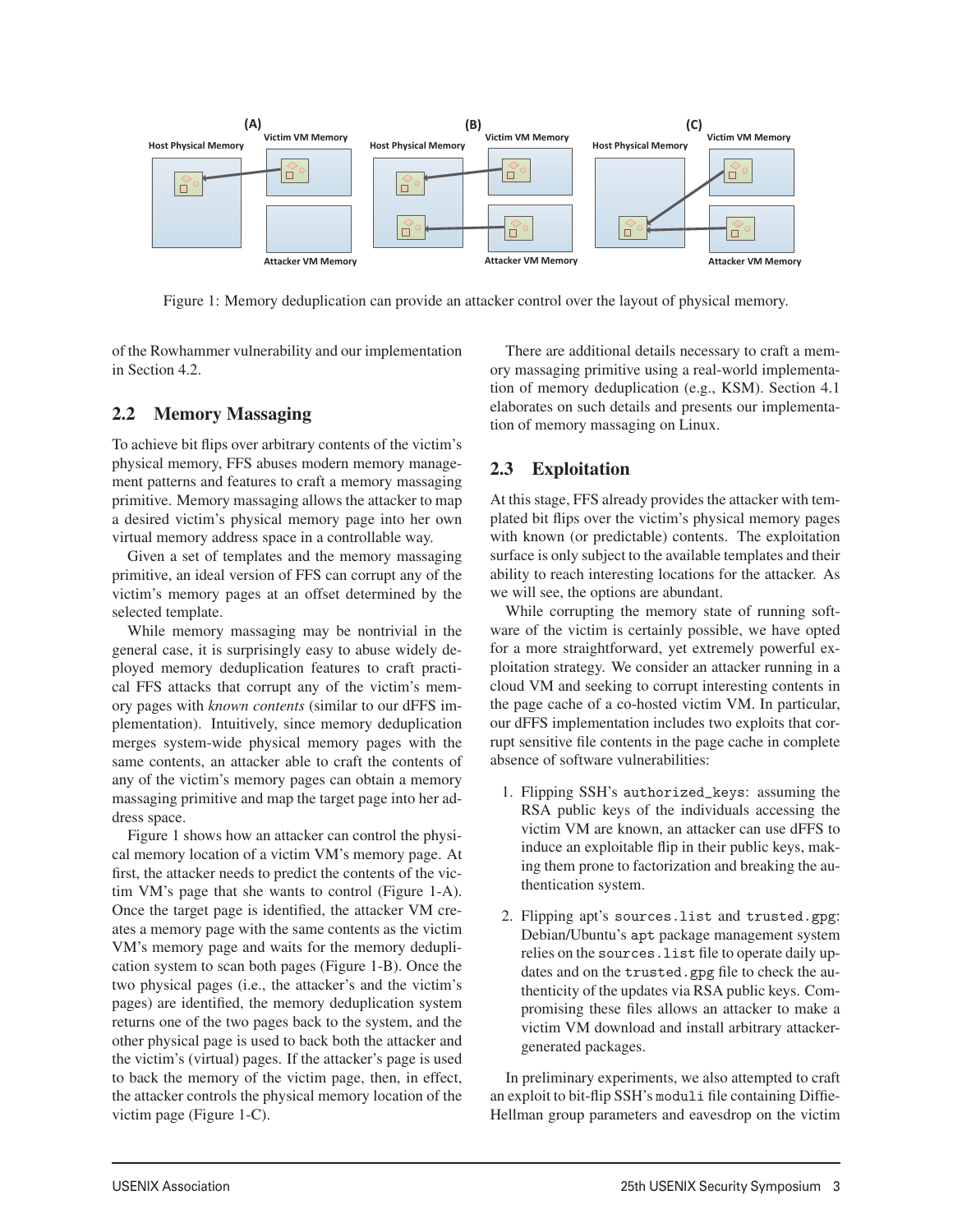VM's SSH traffic. The maximum group size on current distributions of OpenSSH is 1536. When we realized that an exploit targeting such 1536-bit parameters would require a nontrivial computational effort (see Appendix A for a formal analysis), we turned our attention to the two more practical and powerful exploits above.

In Section 3, we present a cryptanalysis of RSA moduli with a bit flip as a result of our attacks. In Section 4, we elaborate on the internals of the exploits, and finally, in Section 5, we evaluate their success rate and time requirements in a typical cloud setting.

#### 3 Cryptanalysis of RSA with Bit Flips

RSA [49] is a public-key cryptosystem: the sender encrypts the message with the public key of the recipient (consisting of an exponent *e* and a modulus *n*) and the recipient decrypts the ciphertext with her private key (consisting of an exponent *d* and a modulus *n*). This way RSA can solve the key distribution problem that is inherent to symmetric encryption. RSA can also be used to digitally sign messages for data or user authentication: the signing operation is performed using the private key, while the verification operation employs the public key.

Public-key cryptography relies on the assumption that it is computationally infeasible to derive the private key from the public key. For RSA, computing the private exponent *d* from the public exponent *e* is believed to require the factorization of the modulus *n*. If *n* is the product of two large primes of approximately the same size, factorizing *n* is not feasible. Common sizes for *n* today are 1024 to 2048 bits.

In this paper we implement a fault attack on the modulus *n* of the victim: we corrupt a single bit of *n*, resulting in  $n'$ . We show that with high probability  $n'$  will be easy to factorize. We can then compute from *e* the corresponding value of *d* , the private key, that allows us to forge signatures or to decrypt. We provide a detailed analysis of the expected computational complexity of factorizing  $n'$  in the following<sup>1</sup>.

RSA perform computations modulo *n*, where *t* is the bitlength of  $n(t = 1 + |\log_2 n|)$ . Typical values of t lie between 512 (export control) and 8192, with 1024 and 2048 the most common values. We denote the *i*th bit of *n* with *n*[*i*] ( $0 \le i < t$ ), with the least significant bit (LSB) corresponding to  $n[0]$ . The unit vector is written as  $e_i$ , that is  $e_i[i] = 1$  and  $e_i[j] = 0$ , for  $j \neq i$ . The operation of flipping the *i*th bit of *n* results in *n'*, or  $n' = n \oplus e_i$ . Any integer can be written as the product of primes, hence  $n = \prod_{j=1}^{s} p_i^{\gamma_i}$ , where  $p_i$  are the prime factors of *n*,  $\gamma_i$  is the multiplicity of  $p_i$  and  $s$  is the number of distinct prime

4

factors. W.l.o.g. we assume that  $p_1 > p_2 > \cdots p_s$ .

In the RSA cryptosystem, the modulus *n* is the product of two odd primes *p*1, *p*<sup>2</sup> of approximate equal size, hence  $s = 2$ , and  $\gamma_1 = \gamma_2 = 1$ . The encryption operation is computed as  $c = m^e \mod n$ , with *e* the public exponent, and  $m, c \in [0, n-1]$ ) the plaintext respectively the ciphertext. The private exponent *d* can be computed as  $d = e^{-1} \mod \lambda(n)$ , with  $\lambda(n)$  the Carmichael function, given by  $lcm(p_1, p_2)$ . The best known algorithm to recover the private key is to factorize *n* using the General Number Field Sieve (GNFS) (see e.g. [42]), which has complexity  $O(L_n[1/3, 1.92])$ , with

$$
L_n[a,b] = \exp((b+o(1))(\ln n)^a(\ln \ln n)^{1-a}).
$$

For a 512-bit modulus *n*, Adrian et al. estimate that the cost is about 1 core-year [3]. The current record is 768 bits [35], but it is clear that 1024 bits is within reach of intelligence agencies [3].

If we flip the LSB of *n*, we obtain  $n' = n - 1$ , which is even hence  $n' = 2 \cdot n''$  with  $n''$  a  $t - 1$ -bit integer. If we flip the most significant bit of *n*, we obtain the odd  $t - 1$ bit integer *n* . In all the other cases we obtain an odd *t*-bit integer  $n'$ . We conjecture that the integer  $n''$  (for the LSB case) and the integers  $n'$  (for the other cases) have the same distribution of prime factors as a random odd integer. To simplify the notation, we omit in the following the LSB case, but the equations apply with  $n'$  replaced by  $n''$ .

Assume that an attacker can introduce a bit flip to change *n* into *n'* with as factorization  $n = \prod_{j=1}^{s'} p'_i \tilde{n}$ . Then  $c' = m^{e} \mod n'$ . The Carmichael function can be computed as

$$
\lambda(n') = \text{lcm}\left(\left\{p'_i^{\gamma_{i-1}} \cdot (p'_i - 1)\right\}\right).
$$

If  $gcd(e, \lambda(n')) = 1$ , the private exponent *d'* can be found as  $d' = e^{-1} \mod \lambda(n')$ . For prime exponents *e*, the probability that  $gcd(e, \lambda(n')) > 1$  equals  $1/e$ . For  $e = 3$ , this means that 1 in 3 attacks fails, but for the widely used value  $e = 2^{16} + 1$ , this is not a concern. With the private exponent  $d'$  we can decrypt or sign any message. Hence the question remains how to factorize *n* . As it is very likely that  $n'$  is not the product of two primes of almost equal size, we can expect that factorizing  $n'$  is much easier than factorizing *n*.

Our conjecture implies that with probability 2/ln*n* , *n* is prime and in that case the factorization is trivial. If *n* is composite, the best approach is to find small factors (say up to 16 bits) using a greatest common divisor operation with the product of the first primes. The next step is to use Pollard's  $\rho$  algorithm (or Brent's variant) [42]: this algorithm can easily find factors up to 40. . . 60 bits. A third step consist of Lenstra's Elliptic Curve factorization Method (ECM) [38]: ECM can quickly find factors up to  $60...128$  bits (the record is a factor of about

 $<sup>1</sup>A$  similar analysis for Diffie-Hellman group parameters with bit</sup> flips can be found in Appendix A.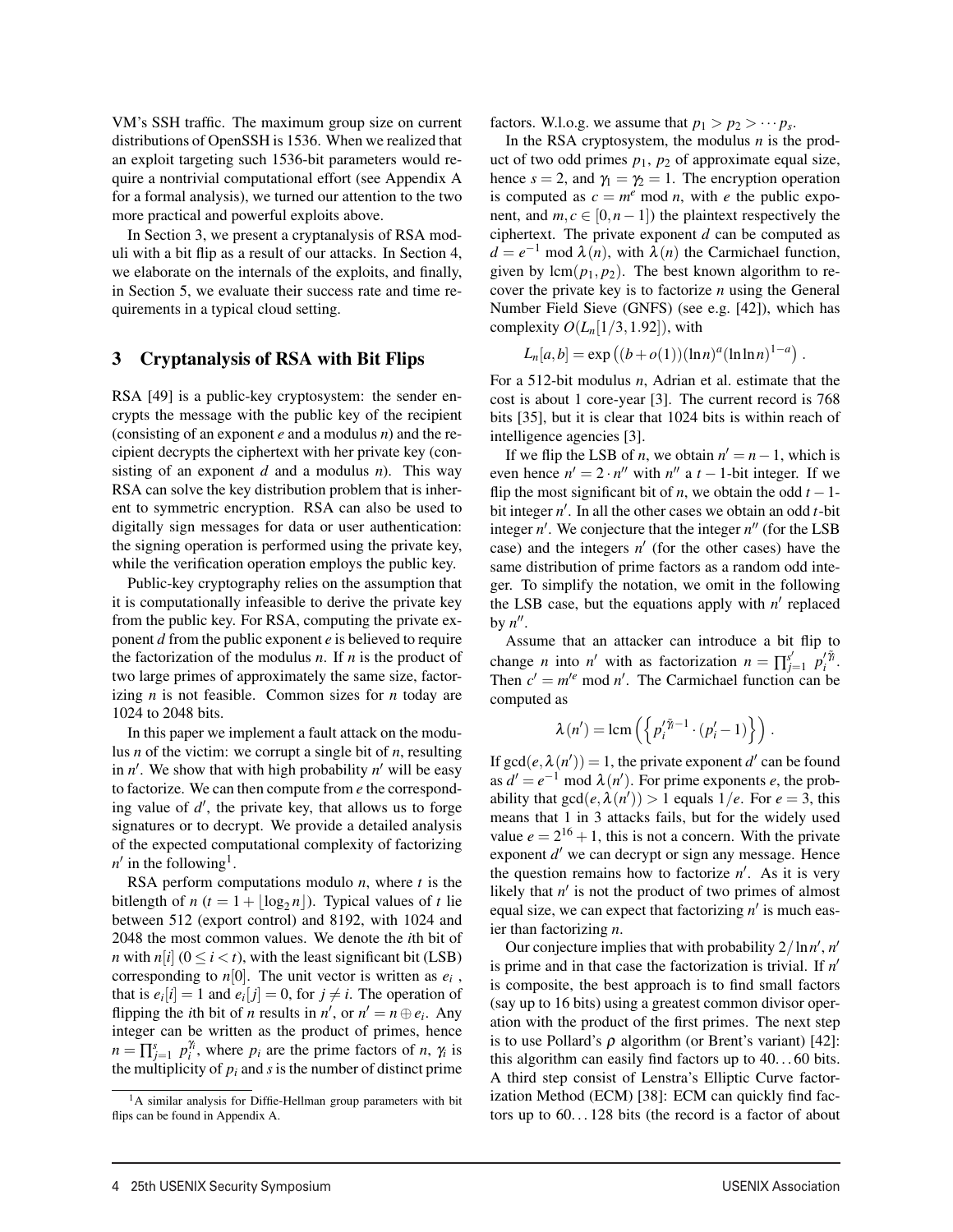$270$  bits<sup>2</sup>). Its complexity to find the smallest prime factor  $p'_s$  is equal to  $O(L_{p'_s}[1/2, \sqrt{2}])$ . While ECM is asymptotically less efficient than GNFS (because of the parameter 1/2 rather than 1/3), the complexity of ECM depends on the size of the smallest prime factor  $p'_{s}$  rather than on the size of the integer  $n'$  to factorize. Once a prime factor  $p'_i$  is found,  $n'$  is divided by it, the result is tested for primality and if the result is composite, ECM is restarted with as argument  $n'/p'_i$ .

The complexity analysis of ECM depends on the number of prime factors and the distribution of the size of the second largest prime factor  $p'_2$ : it is known that its expected valued is  $0.210 \cdot t$  [36]. The Erdös–Kac theorem [22] states that the number  $\omega(n')$  of distinct prime factors of  $n'$  is normally distributed with mean and variance  $\ln \ln n'$ : for  $t = 1024$  the mean is about 6.56, with standard deviation 2.56. Hence it is unlikely that we have exactly two prime factors (probability 3.5%), and even less likely that they are of approximate equal size. The probability that  $n'$  is prime is equal to 0.28%. The expected size of the second largest prime factor  $p'_2$  is 215 bits and the probability that it has less than 128 bits is 0.26 [36]. In this case ECM should be very efficient. For  $t = 2048$ , the probability that *n'* is prime equals 0.14%. The expected size of the second largest prime factor  $p'_2$ is 430 bits; the probability that  $p'_2$  has less than 228 bits is 0.22 and the probability that it has less than 128 bits is about 0.12. Similarly, for  $t = 4096$ , the expected size of the second largest prime factor  $p'_2$  is 860 bits. The probability that  $p_2'$  has less than 455 bits is 0.22.

The main conclusion is that *if n has 1024-2048 bits, we can expect to factorize n efficiently with a probability of* 12 − 22% *for an arbitrary bit flip, but larger moduli should also be feasible.* As we show in Section 5, given a few dozen templates, we can easily factorize any 1024 bit to 4096 bit modulus with one (or more) of the available templates.

#### 4 Implementation

To implement dFFS reliably on Linux, we need to understand the internals of two kernel subsystems, kernel same-page merging [6] (KSM) and transparent huge pages [5], and the way they interact with each other. After discussing them and our implementation of the Rowhammer exploit (Sections 4.1, 4.2, and 4.3), we show how we factorized corrupted RSA moduli in Section 4.4 before summarizing our end-to-end attacks in Section 4.5.

5

## 4.1 Kernel Same-page Merging

KSM, the Linux implementation of memory deduplication, uses a kernel thread that periodically scans memory to find memory pages with the same contents that are candidates for merging. It then keeps a single physical copy of a set of candidate pages, marks it read-only, and updates the page-table entries of all the other copies to point to it before releasing their physical pages to the system.

KSM keeps two red-black trees, termed "stable" and "unstable", to keep track of the merged and candidate pages. The merged pages reside in the stable tree while the candidate contents that are not yet merged are in the unstable tree. KSM keeps a list of memory areas that are registered for deduplication and goes through the pages in these areas in the order in which they were registered. For each page that it scans, it checks if the stable tree already contains a page with the same contents. If so, it updates the page-table entry for that page to have it point to the physical page in the stable tree and releases the backing physical page to the system. Otherwise, it searches the unstable tree for a match and if it finds one, promotes the page to the stable tree and updates*the pagetable entry of the match to make it point to this page*. If no match is found in either one of the trees, the page is added to the unstable tree. After going through all memory areas, KSM dumps the unstable tree before starting again. Further details on the internals of KSM can be found in [6].

In the current implementation of KSM, during a merge, the physical page in either the stable tree or the unstable tree is always preferred. This means that during a merge with a page in the stable tree, the physical location of the page in the stable tree is chosen. Similarly, the physical memory of the page in the unstable tree is chosen to back both pages. KSM scans the memory of the VMs in order that they have been registered (i.e., their starting time). This means that to control the location of the target data on physical memory using the *unstable tree* the attacker VM should have been started *before* the victim VM. Hence, the longer the attacker VM waits, the larger the chance of physical memory massaging through the unstable tree.

The better physical memory massaging possibility is through the stable tree. An attacker VM can upgrade a desired physical memory location to the stable tree by creating two copies of the target data and placing one copy in the desired physical memory location and another copy in a different memory location. By ensuring that the other copy comes after the desired physical memory location in the physical address-space, KSM merges the two pages and creates a stable tree node using the desired physical memory location. At this point, any other

 $2$ https://en.wikipedia.org/wiki/Lenstra\_elliptic\_ curve\_factorization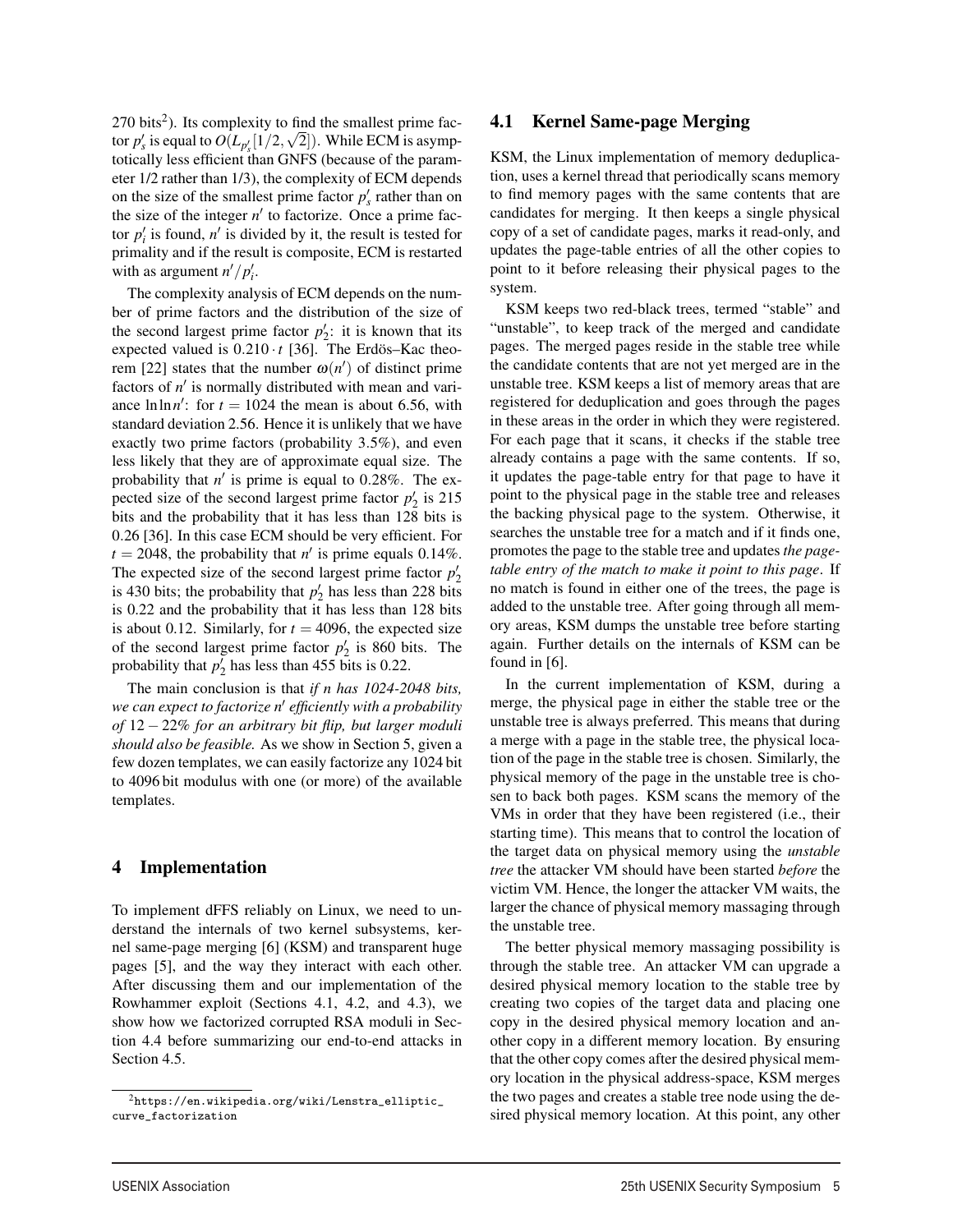

Figure 2: A SO-DIMM with its memory chips.

page with the same contents will assume the same physical memory location desired by the attacker VM. For this to work, however, the attacker needs to control when the memory page with the target contents is created in the victim VM. In the case of our OpenSSH attack, for example, the attacker can control when the target page is created in the victim VM by starting an SSH connection using an invalid key with the target username.

For simplicity, the current version of dFFS implements the memory massaging using the unstable tree by assuming that the attacker VM has started first, but it is trivial to add support for memory massaging with stable tree. Using either the stable or unstable KSM trees for memory massaging, all dFFS needs to do is crafting a page with the same contents as the victim page and place it at the desired physical memory page; KSM will then perform the necessary page-table updates on dFFS's behalf! In other words, KSM inadvertently provides us with exactly the kind of memory massaging we need for successful Flip Feng Shui.

# 4.2 Rowhammer inside KVM

Internally, DRAM is organized in rows. Each row provides a number of physical cells that store memory bits. For example, in an x86 machine with a single DIMM, each row contains 1,048,576 cells that can store 128 kB of data. Each row is internally mapped to a number of chips on the DIMM as shown in Figure 2.

Figure 3 shows a simple organization of a DRAM chip. When the processor reads a physical memory location, the address is translated to an offset on row *i* of the DRAM. Depending on the offset, the DRAM selects the proper chip. The selected chip then copies the contents of its row *i* to the row buffer. The contents at the correct offset within the row buffer is then sent on the bus to the processor. The row buffer acts as a cache: if the selected row is already in the row buffer, there is no need to read from the row again.

Each DRAM cell is built using a transistor and a capacitor. The transistor controls whether the contents of the cell is accessible, while the capacitor can hold a charge which signifies whether the stored content is a

6



Figure 3: DRAM's internal organization.

high or low bit. Since capacitors leak charge over time, the processor sends refresh commands to DIMM rows in order to recharge their contents. On top of the refresh commands, every time a row is read by the processor, the chip also recharges its cells.

As DRAM components have become smaller, they keep a smaller charge to signify stored contents. With a smaller charge, the error margin for identifying whether the capacitor is charged (i.e., the stored value) is also smaller. Kim et al. [34] showed that the smaller error margin, in combination with unexpected charge exchange between cells of different rows, can result in the cell to "lose" its content. To trigger this DRAM reliability issue, an attacker needs fast activations of DRAM rows which causes a cell in adjacent rows to lose enough charge so that its content is cleared. Note that due to the row buffer, at least two rows need to activate one after the other in a tight loop for Rowhammer to trigger. If only one row is read from, the reads can be satisfied continually from the row buffer, without affecting the row charges in the DRAM cells.

Double-sided Rowhammer. Previous work [51] reported that if these two "aggressor" rows are selected in a way that they are one row apart (e.g., row *i* − 1 and  $i+1$  in Figure 3), the chances of charge interaction between these rows and the row in the middle (i.e., row *i*) increases, resulting in potential bit flips in that row. This variant of Rowhammer is named double-sided Rowhammer. Apart from additional speed for achieving bit flips, it provides additional reliability by isolating the location of most bit flips to a certain (victim) row.

To perform double-sided Rowhammer inside KVM, we need to know the host physical addresses inside the VM. This information is, however, not available in the guest: guest physical addresses are mapped to host virtual addresses which can be mapped to any physical page by the Linux kernel. Similar to [30], we rely on transparent huge pages [5] (THP). THP is a Linux kernel feature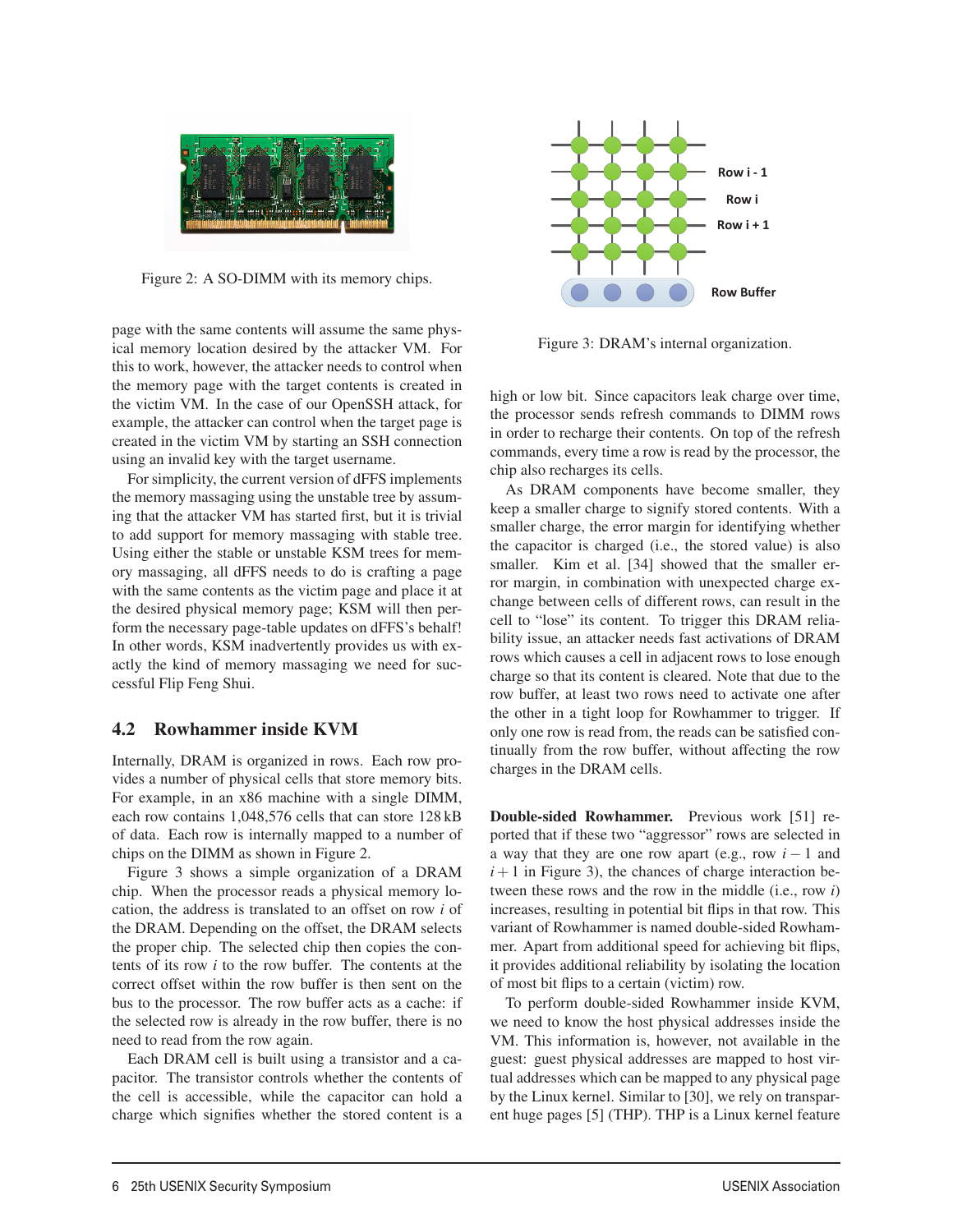that runs in the background and merges virtually contiguous normal pages (i.e., 4 kB pages) into huge pages (i.e., 2 MB pages) that rely on contiguous pieces of physical memory. THP greatly reduces the number of page-table entries in suitable processes, resulting in fewer  $TLB<sup>3</sup>$  entries. This improves performance for some workloads.

THP is another (weak) form of memory massaging: it transparently allows the attacker control over how the system maps guest physical memory to host physical memory. Once the VM is started and a certain amount of time has passed, THP will transform most of the VM's memory into huge pages. Our current implementation of dFFS runs entirely in the userspace of the guest and relies on the default-on THP feature of both the host and the guest. As soon as the guest boots, dFFS allocates a large buffer with (almost) the same size as the available memory in the guest. The THP in the host then converts guest physical addresses into huge pages and the THP in the guest turns the guest virtual pages backing dFFS's buffer into huge pages as well. As a result, dFFS's buffer will largely be backed by huge pages all the way down to host physical memory.

To make sure that the dFFS's buffer is backed by huge pages, we request the guest kernel to align the buffer at a 2 MB boundary. This ensures that if the buffer is backed by huge pages, it starts with one: on the x86\_64 architecture, the virtual and physical huge pages share the lowest 20 bits, which are zero. The same applies when transitioning from the guest physical addresses to host physical addresses. With this knowledge, dFFS can assume that the start of the allocated buffer is the start of a memory row, and since multiple rows fit into a huge page, it can successively perform double-sided Rowhammer on these rows. To speed up our search for bit flips during double-sided Rowhammer on each two rows, we rely on the row-conflict side channel for picking the hammering addresses within each row [44]. We further employed multiple threads to amplify the Rowhammer effect.

While THP provides us with the ability to efficiently and reliably induce Rowhammer bit flips, it has unexpected interactions with KSM that we will explore in the next section.

#### 4.3 Memory Massaging with KSM

In Section 2.2, we discussed the operational semantics of KSM. Here we detail some of its implementation features that are important for dFFS.

#### 4.3.1 Interaction with THP

As we discussed earlier, KSM deduplicates memory pages with the same contents as soon as it finds them. KSM currently does not support deduplication of huge pages, but what happens when KSM finds matching contents within huge pages?

A careful study of the KSM shows that KSM always prefers reducing memory footprint over reducing TLB entries; that is, KSM breaks down huge pages into smaller pages if there is a small page inside with similar contents to another page.

This specific feature is important for an efficient and reliable implementation of dFFS, but has to be treated with care. More specifically, we can use huge pages as we discussed in the previous section for efficient and reliable double-sided Rowhammer, while retaining control over which victim page we should map in the middle of our target (vulnerable) huge page.

KSM, however, can have undesired interactions with THP from dFFS's point of view. If KSM finds pages in the attacker VM's memory that have matching contents, it merges them with each other or with a page from a previously started VM. In these situations, KSM breaks THP by releasing one of its smaller pages to the system. To avoid this, dFFS uses a technique to avoid KSM during its templating phase. KSM takes a few tens of seconds to mark the pages of dFFS's VM as candidates for deduplication. This gives dFFS enough time to allocate a large buffer with the same size as VM's available memory (as mentioned earlier) and write unique integers at a pre-determined location within each (small) page of this buffer as soon as its VM boots. The entropy present within dFFS's pages then prohibits KSM to merge these pages which in turn avoids breaking THP.

#### 4.3.2 On dFFS Chaining

7

Initially, we planned on chaining memory massaging primitive and FFS to induce an arbitrary number of bit flips at many desired locations of the victim's memory page. After using the first template for the first bit flip, the attacker can write to the merged memory page to trigger a copy-on-write event that ultimately unmerges the two pages (i.e., the attacker page from the victim page). At this stage, the attacker can use dFFS again with a new template to induce another bit flip.

However, the implementation of KSM does not allow this to happen. During the copy-on-write event, the victim's page remains in the stable tree, even if it is the only remaining page. This means that subsequent attempts for memory massaging results in the victim page to control the location of physical memory, disabling the attacker's ability for chaining FFS attacks.

<sup>3</sup>TLB or translation lookaside buffer is a general term for processor caches for page-table entries to speed up the virtual to physical memory translation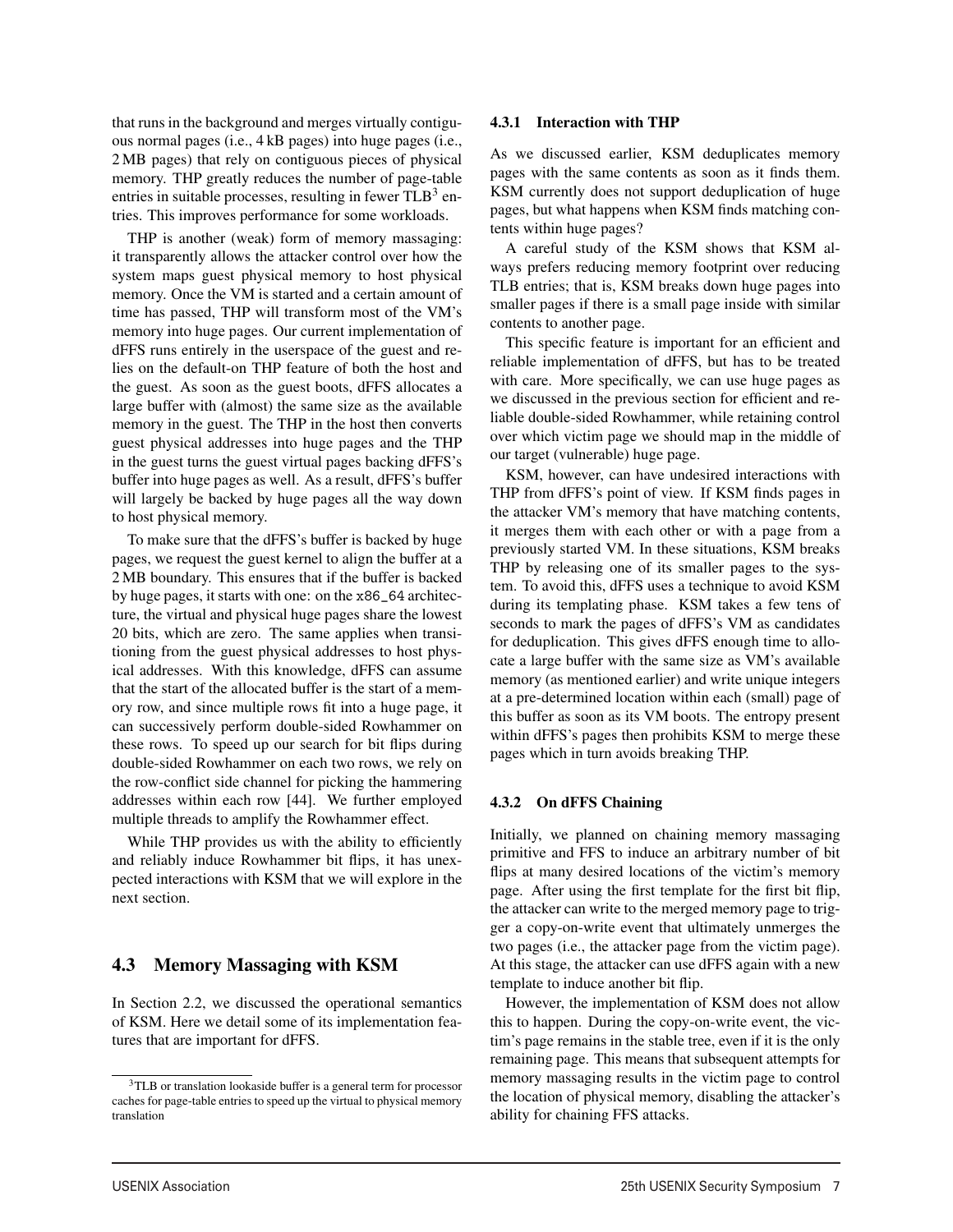Even so, based on our single bit flip cryptanalysis on public keys and our evaluation in Section 5, chaining is not necessary for performing successful end-to-end attacks with dFFS.

# 4.4 Attacking Weakened RSA

For the two attacks in this paper, we generate RSA private keys, i.e., the private exponents  $d'$  corresponding to corrupted moduli  $n'$  (as described in Section 3). We use *d'* to compromise two applications: OpenSSH and GPG.

Although the specifics of the applications are very different, the pattern to demonstrate each attack is the same and as follows:

- 1. Obtain the file containing the RSA public key (*n*, *e*). This is application-specific, but due to the nature of public key cryptosystems, generally unprotected. We call this the input file.
- 2. Using the memory templating step of Section 2.1 we obtain a list of templates that we are able to flip within a physical page. We flip bits according to the target templates to obtain corrupted keys. For every single bitflip, we save a new file. We call these files the corrupted files. According to the templating step, dFFS has the ability to create any of these corrupted files in the victim by flipping a bit in the page cache.
- 3. One by one, we now read the (corrupted) public keys for each corrupted file. If the corrupted file is parsed correctly *and* the public key has a changed modulus  $n' \neq n$  and the same *e*, this *n'* is a candidate for factorization.
- 4. We start factorizations of all *n'* candidates found in the previous step. As we described in Section 3, the best known algorithm for our scenario is ECM that finds increasingly large factor in an iterative fashion. We use the Sage [19] implementation of ECM for factorizing *n* . We invoke an instance of ECM per available core for each corrupted key with a 1 hour timeout (all available implementations of ECM run with a single thread).
- 5. For all successful factorizations, we compute the private exponent  $d'$  corresponding to  $(n', e)$  and generate the corresponding private key to the corrupted public key. How to compute  $d'$  based on the factorization of  $n'$  is described in Section 3. We can then use the private key with the unmodified application. This step is application-specific and we will discuss it for our case studies shortly.

We now describe our end-to-end attacks that put all the pieces of dFFS together using two target applications: OpenSSH and GPG.

# 4.5 End-to-end Attacks

Attacker model. The attacker owns a VM co-hosted with a victim VM on a host with DIMMs susceptible to Rowhammer. We further assume that memory deduplication is turned on—as is common practice in public cloud settings [8]. The attacker has the ability to use the memory deduplication side-channel to fingerprint lowentropy information, such as the IP address of the victim VM, OS/library versions, and the usernames on the system (e.g., through /etc/passwd file in the page cache) as shown by previous work [32, 43, 56]. The attacker's goal is to compromise the victim VM without relying on any software vulnerability. We now describe how this model applies with dFFS in two important and widely popular applications.

## 4.5.1 OpenSSH

8

One of the most commonly used authentication mechanisms allowed by the OpenSSH daemon is an RSA public key. By adding a user's RSA public key to the SSH authorized\_keys file, the corresponding private key will allow login of that user without any other authentication (such as a password) in a default setting. The public key by default includes a 2048 bit modulus *n*. The complete key is a 372-byte long base64 encoding of  $(n, e)$ .

The attacker can initiate an SSH connection to the victim with a correct victim username and an arbitrary private key. This interaction forces OpenSSH to read the authorized\_keys file, resulting in this file's contents getting copied into the page cache at the right time as we discussed in Section 4.1. Public key cryptosystems by definition do not require public keys to be secret, therefore we assume an attacker can obtain a victim public key. For instance, GitHub makes the users' submitted SSH public keys publicly available [27].

With the victim's public key known and in the page cache, we can initiate dFFS for inducing a bit flip. We cannot flip just any bit in the memory page caching the authorized\_keys; some templates *will* break the base64 encoding, resulting in a corrupted file that OpenSSH does not recognize. Some flips, however, decode to a valid  $(n', e)$  key that we can factorize. We report in Section 5 how many templates are available on average for a target public key.

Next, we use a script with the PyCrypto RSA cryptographic library [39] to operate on the corrupted public keys. This library is able to read and parse OpenSSH public key files, and extract the RSA parameters  $(n, e)$ .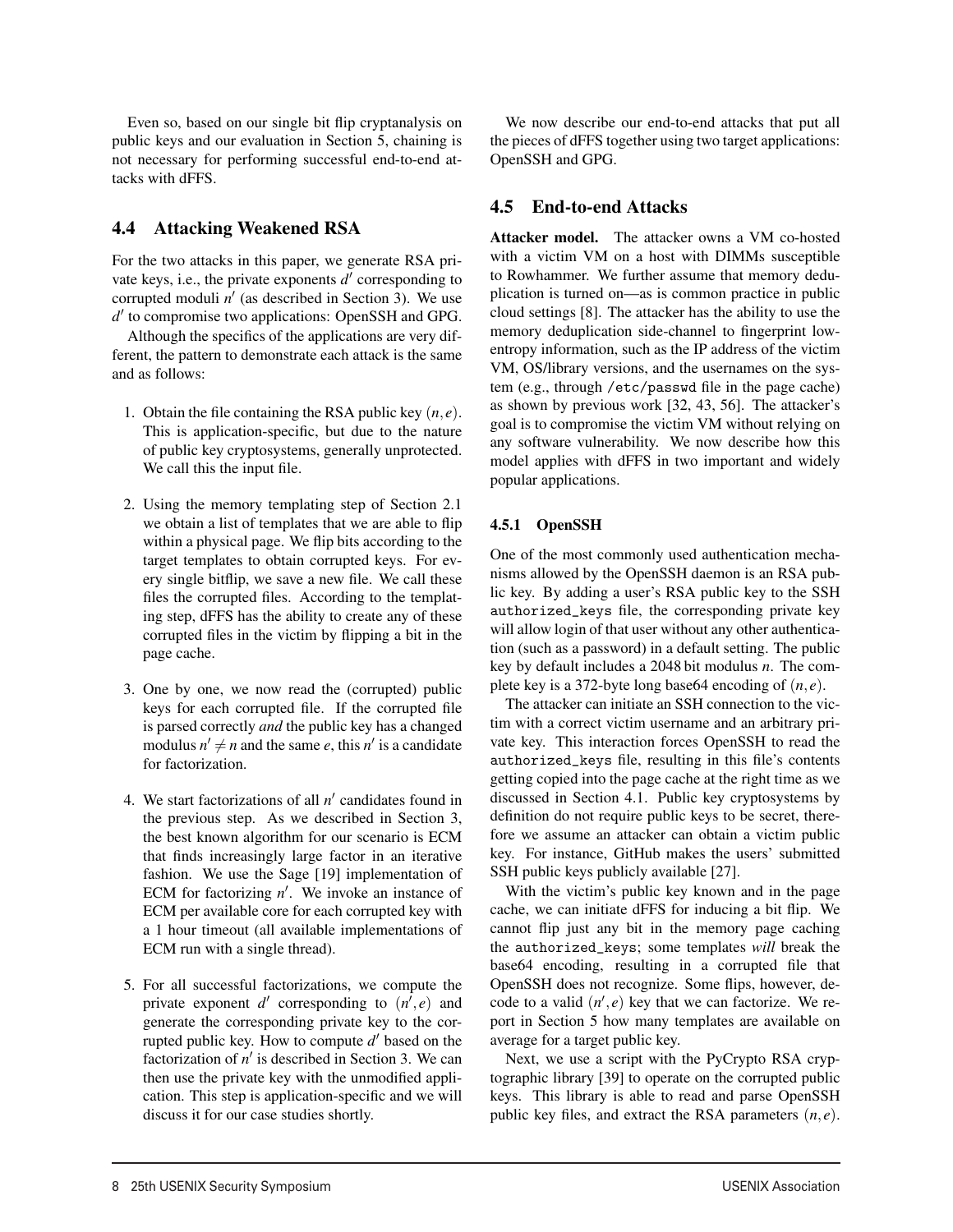It can also generate RSA keys with specific parameters and export them as OpenSSH public  $(n', e)$  and private  $(n', d')$  keys again. All the attacker needs to do is factorize  $n'$  as we discussed in Section 4.4.

Once we know the factors of  $n'$ , we generate the private key  $(n', d')$  that can be used to login to the victim VM using an unmodified OpenSSH client.

#### 4.5.2 GPG

The GNU Privacy Guard, or GPG, is a sophisticated implementation of, among others, the RSA cryptosystem. It has many applications in security, one of which is the verification of software distributions by verifying signatures using trusted public keys. This is the larger application we intend to subvert with this attack.

Specifically, we target the apt package distribution system employed by Debian and Ubuntu distribution for software installation and updates. apt verifies package signatures after download using GPG and trusted public keys stored in trusted.gpg. It fetches the package index from sources in sources.list.

Our attack first steers the victim to our malicious repository. The attacker can use dFFS to achieve this goal by inducing a bit flip in the sources.list file that is present in the page cache after an update. sources.list holds the URL of the repositories that are used for package installation and update. By using a correct template, the attacker can flip a bit that results in a URL that she controls. Now, the victim will seek the package index and packages at an attacker-controlled repository.

Next, we use our exploit to target the GPG trusted keys database. As this file is part of the software distribution, the stock contents of this file is well-known and we assume this file is unchanged or we can guess the new changes. (Only the pages containing the keys we depend on need be either unchanged or guessed.) This file resides in the page cache every time the system tries to update as a result of a daily cron job, so in this attack, no direct interaction with the victim is necessary for bringing the file in the page cache. Our implicit assumption is that this file remains in the page cache for the next update iteration.

Similar to OpenSSH, we apply bit flip mutations in locations where we can induce bit flips according to the memory templating step. As a result, we obtain the corrupted versions of this file, and each time check whether GPG will still accept this file as a valid keyring and that one of the RSA key moduli has changed as a result of our bit flip. Extracting the key data is done with the GPG --list-keys --with-key-data options.

For every bitflip location corresponding to a corrupted modulus that we can factorize, we pick one of these

mutations and generate the corresponding (*n* ,*d* ) RSA private key, again using PyCrypto. We export this private key using PyCrypto as PEM formatted key and use pem2openpgp [26] to convert this PEM private key to the GPG format. Here we specify the usage flags to include signing and the same generation timestamp as the original public key. We can then import this private key for use for signing using an unmodified GPG.

It is important that the Key ID in the private keyring match with the Key ID in the trusted.gpg file. This Key ID is not static but is based on a hash computed from the public key data, a key generation timestamp, and several other fields. In order for the Key ID in the private keyring to match with the Key ID in the public keyring, these fields have to be identical and so the setting of the creation timestamp is significant.

One significant remark about the Key ID changing (as a result of a bit flip) is that this caused the self-signature on the public keyring to be ignored by GPG! The signature contains the original Key ID, but it is now attached to a key with a different ID due to the public key mutation. As a result, *GPG ignores the attached signature as an integrity check of the bit-flipped public key and the self-signing mechanism fails to catch our bit flip*. The only side-effect is harmless to our attack – GPG reports that the trusted key is not signed. apt ignores this without even showing a warning. After factorizing the corrupted public key modulus, we successfully verified that the corresponding private key can generate a signature that verifies against the bit-flipped public key stored in the original trusted.gpg.

We can now sign our malicious package with the new private key and the victim will download and install the new package without a warning.

# 5 Evaluation

9

We evaluated dFFS to answer the following three key questions:

- What is the success probability of the dFFS attack?
- How long does the dFFS attack take?
- How much computation power is necessary for a successful dFFS attack?

We used the following methodology for our evaluation. We first used a Rowhammer testbed to measure how many templates are available in a given segment of memory and how long it takes us to find a certain template. We then executed the end-to-end attacks discussed in Section 4.5 and report on their success rate and their start-to-finish execution time. We then performed an analytical large-scale study of the factorization time, success probability, and computation requirements of 200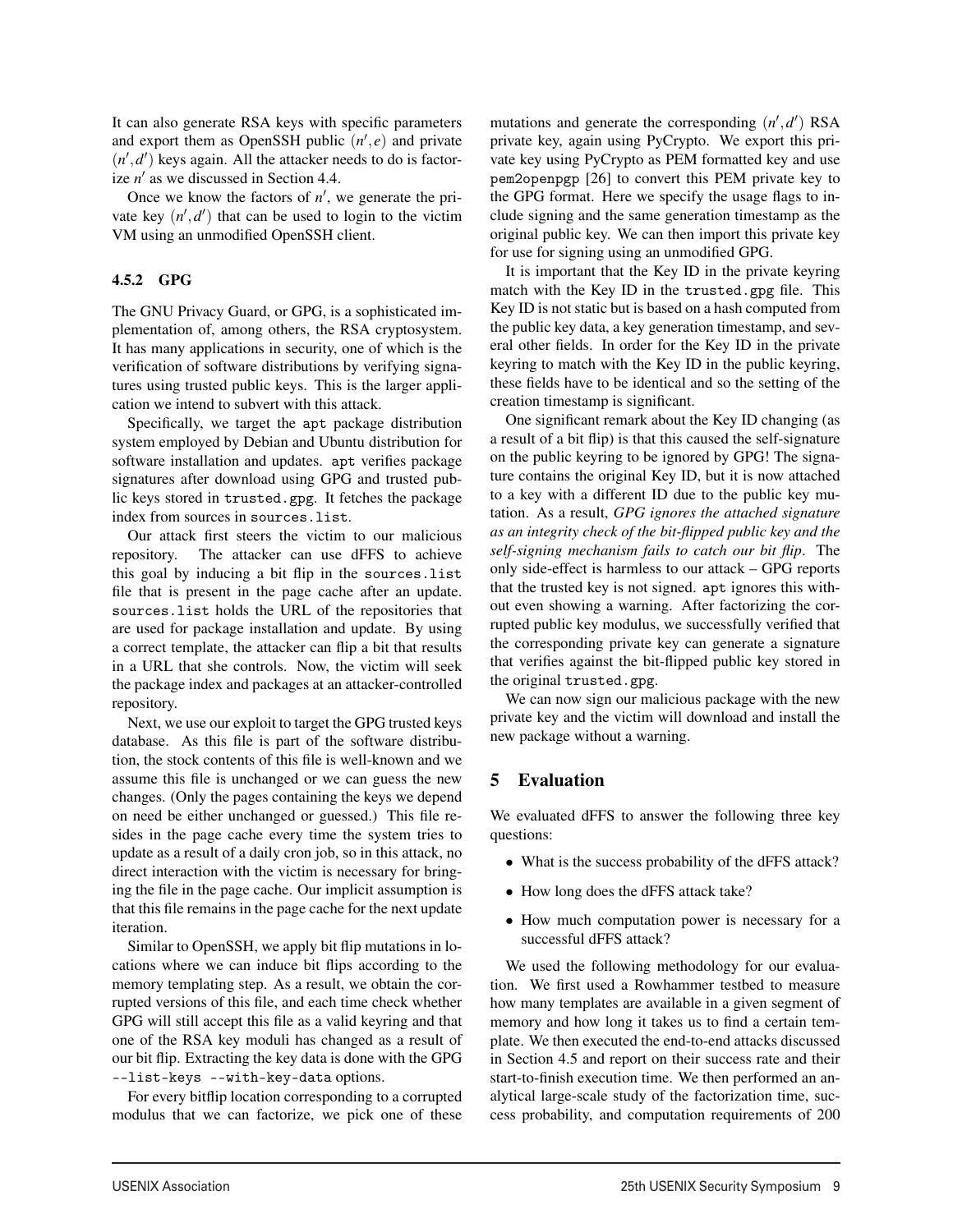

Figure 4: Required time and memory for templating.

RSA public keys for each of the 1024, 2048 and 4096-bit moduli with 50 bit flips at random locations (i.e., 30,000 bit flipped public keys in total).

We used the following hardware for our Rowhammer testbed and for the cluster that we used to conduct our factorization study:

Rowhammer testbed. Intel Haswell i7-4790 4-core processor on an Asus H97-Pro mainboard with 8 GB of DDR3 memory.

Factorization cluster. Up to 60 nodes, each with two Intel Xeon E5-2630 8-core processors with 64 GB of memory.

#### 5.1 dFFS on the Rowhammer Testbed

Memory templating. Our current implementation of Rowhammer takes an average of 10.58 seconds to complete double-sided Rowhammer for each target row. Figure 4 shows the amount of time and physical memory that is necessary for discovering a certain number of templates. Note that, in our testbed, we could discover templates for almost any bit offset (i.e., 29,524 out of 32,768 possible templates). Later, we will show that we only need a very small fraction of these templates to successfully exploit our two target programs.

Memory massaging. dFFS needs to wait for a certain amount of time for KSM to merge memory pages. KSM scans a certain number of pages in each waking period. On the default version of Ubuntu, for example, KSM scans 100 pages every 20 milliseconds (i.e., 20 MB). Recent work [12] shows that it is possible to easily detect when a deduplication pass happens, hence dFFS needs to wait at most the sum of memory allocated to each cohosted VM. For example, in our experiments with one



Figure 5: Number of usable 1-to-0 bit flips usable in the SSH authorized\_keys file for various modulus sizes.



Figure 6: CDF of successful automatic SSH attacks.

attacker VM and one victim VM each with 2 GB of memory, KSM takes at most around 200 seconds for a complete pass.

# 5.2 The SSH Public Key Attack

Figure 5 shows the number of possible templates to perform the dFFS attack on the SSH authorized\_keys file with a single randomly selected RSA public key, for 1024, 2048 and 4096-bit public keys. For this experiment, we assumed 1-to-0 bit flips since they are more common in our testbed. For DRAM chips that are susceptible to frequent 0-to-1 bit flips, these numbers double. For our experiment we focused on 2048-bit public keys as they are the default length as generated by the ssh-keygen command.

To demonstrate the working end-to-end attack, measure its reliability, and measure the elapsed time distribution, we automatically performed the SSH attack 300 times from an attacker VM on a victim VM, creating the keys and VM's from scratch each time. Figure 6 shows the CDF of successful attacks with respect to the time they took. In 29 cases (9.6%), the Rowhammer operation did not change the modulus at all (the attacker needs

10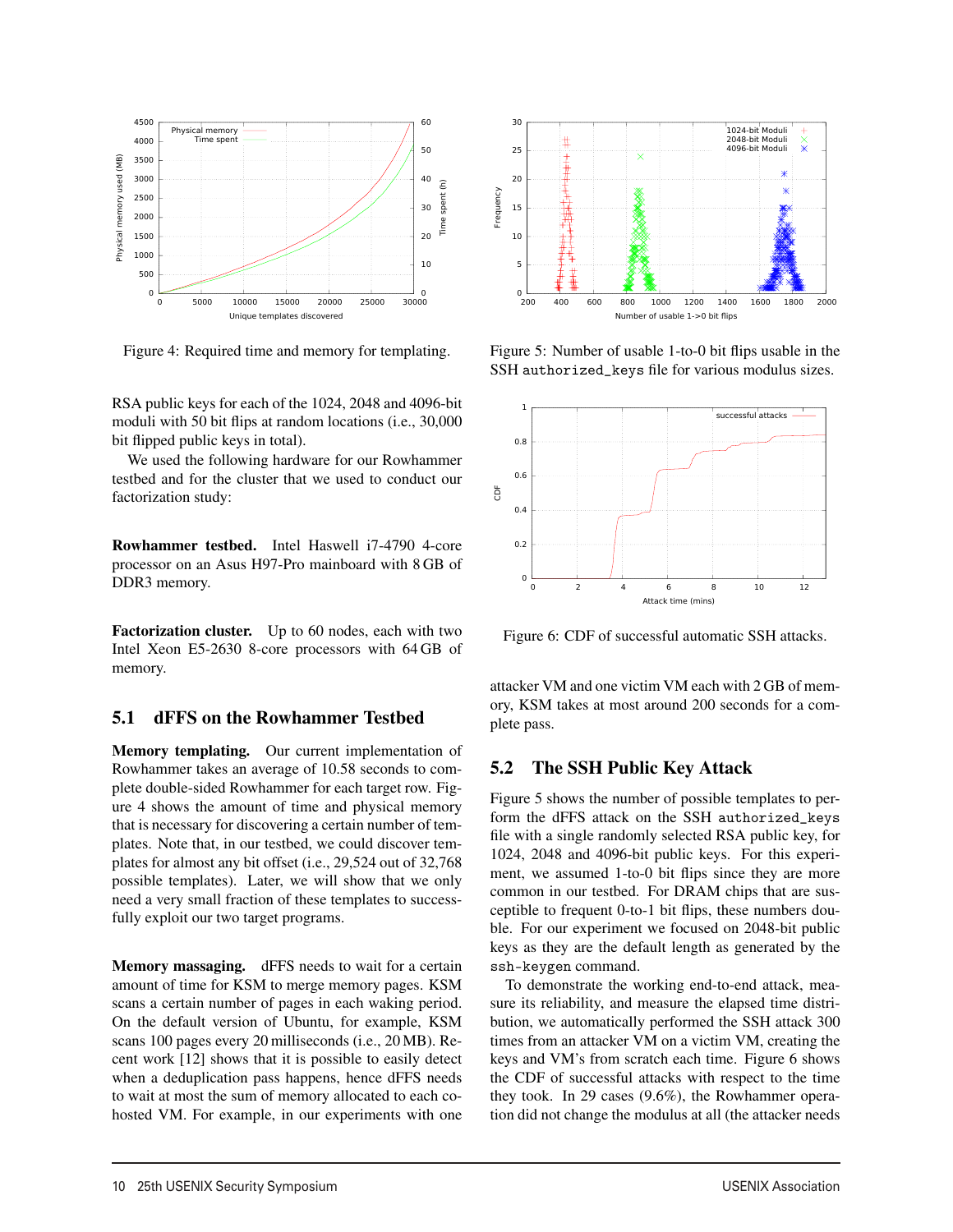Table 1: Examples of domains that are one bit flip away from ubuntu.com that we purchased.

| ubuftu.com | ubunt5.com | ubunte.com |
|------------|------------|------------|
| ubunuu.com | ubunyu.com | ubunpu.com |
| ubun4u.com | ubuntw.com | ubuntt.com |

to retry). In 19 cases (6.3%), the Rowhammer operation changed the modulus other than planned. The remaining 252 (84.1%) were successful the first time. All the attacks finished within 12.6 minutes with a median of 5.3 minutes.

# 5.3 The Ubuntu/Debian Update Attack

We tried factorizing the two bit-flipped 4096 bit Ubuntu Archive Automatic Signing RSA keys found in the trusted.gpg file. Out of the 8,192 trials (we tried both 1-to-0 and 0-to-1 flips), we could factorize 344 templates. We also need to find a bit flip in the URL of the Ubuntu or Debian update servers (depending on the target VM's distribution) in the page cache entry for apt's sources.list file. For ubuntu.com, 29 templates result in a valid domain name, and for debian.org, 26 templates result in a valid domain name. Table 5.2 shows examples of domains that are one bit flip away from ubuntu.com.

Performing the update attack on our Rowhammer testbed, we could trigger a bit flip in the page cache entry of sources sources.list in 212 seconds, converting ubuntu.com to ubunvu.com, a domain which we control. Further, we could trigger a bit flip in the page cache entry of trusted.gpg that changed one of the RSA public keys to one that we had pre-computed a factorization in 352 seconds. At this point, we manually sign the malicious package with our GPG private key that corresponds to the mutated public key. When the victim then updates the package database and upgrades the packages, the malicious package is downloaded and installed without warning. Since the current version of dFFS runs these steps sequentially, the entire end-to-end attack took 566 seconds. We have prepared a video of this attack which is available at: https://vusec.net/projects/flip-feng-shui

Growingly concerned about the impact of such practical attacks, we conservatively registered all the possible domains from our Ubuntu/Debian list.

# 5.4 RSA Modulus Factorization

Figure 7 shows the average probability of successful factorizations based on the amount of available compute

11



Figure 7: Compute power and factorization timeout tradeoff for 2048-bit RSA keys.



Figure 8: CDF of success rate with increasing templates.

hours. We generated this graph using 200 randomly generated 2048-bit RSA keys, each with a bit flip in 50 distinct trials (i.e., 10,000 keys, each with a bit flip). For this experiment, we relied on the ECM factorization tool, discussed in Section 3, and varied its user-controlled timeout parameter between one second and one hour. For example, with a timeout of one second for a key with a bit flip, we either timeout or the factorization succeeds immediately. In both cases, we move on to the next trial of the same key with a different bit flip.

This graph shows that, with 50 bit flips, the average factorization success probability is between 0.76 for a timeout of one second and 0.93 for a timeout of one hour. Note that, for example, with a timeout of one second, we can try 50 templates in less than 50 seconds, while achieving a successful factorization in as many as 76% of the public keys. A timeout of one minute provides a reasonable tradeoff and can achieve a success rate of 91% for 2048-bit RSA keys.

Figure 8 shows the cumulative success probability of factorization as more templates become available for 1024-bit, 2048-bit and 4096-bit keys. For 4096-bit keys, we need around 50 templates to be able to factorize a key with high probability (0.85) with a 1-hour timeout.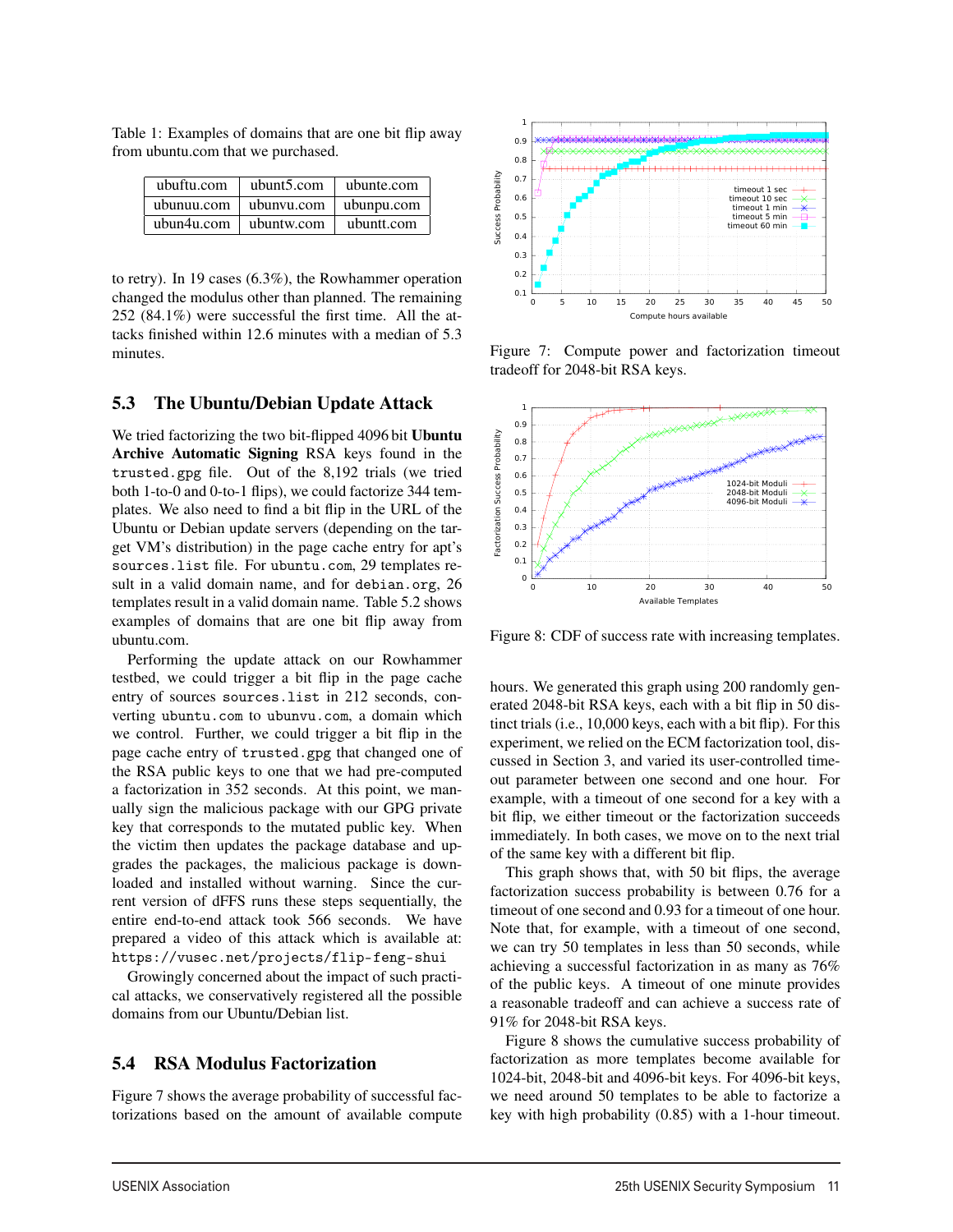

Figure 9: Probability mass function of successful factorizations with one flip.

With bit-flipped 2048-bit RSA public keys, with only 48 templates, we achieved a success probability of 0.99 with a 1 hour timeout. This proves that for 2048-bit keys (ssh-keygen's default), *only a very small fraction of the templates from our testbed is necessary for a successful factorization.* For 1024-bit keys, we found a successful factorization for all keys after just 32 templates.

Some DRAM modules may only have a small number of bit flips [34], so an interesting question is: what is the chance of achieving a factorization using only a single template? Figure 9 answers this question for 1024-bit, 2048-bit and 4096-bit moduli separately. To interpret the figure, fix a point on the horizontal axis: this is the probability of a successful factorization using a single bit flip within 1 hour. Now read the corresponding value on the vertical axis, which shows the probability that a public key follows this success rate. For example, on average, 15% of 2048-bit RSA public keys can be factored using only a single bit flip with probability 0.1. As is expected, the probability to factor 4096-bit keys with the same 1 hour timeout is lower, and for 1024-bit keys higher. The fact that the distributions are centered around roughly 0.22, 0.11, and 0.055 are consistent with our analytical results in 3, which predict the factorization cost is linear in the bitlength of the modulus.

#### 6 Mitigations

Mitigating Flip Feng Shui is not straightforward as hardware reliability bugs become prevalent. While there is obviously need for new testing methods and certification on the hardware manufacturer's side [4], software needs to adapt to fit Flip Feng Shui in its threat model. In this section, we first discuss concrete mitigations against dFFS before suggesting how to improve software to counter FFS attacks.

Table 2: Memory savings with different dedup strategies.

| Strategy                    | Required memory  | Savings      |
|-----------------------------|------------------|--------------|
| No dedup<br>Zero-page dedup | 506 GB<br>271 GB | $0\%$<br>46% |
| Full dedup                  | 108 GB           | 79%          |

#### 6.1 Defending against dFFS

We discuss both hardware and software solutions for defending against dFFS.

#### 6.1.1 In Hardware

We recommend DRAM consumers perform extensive Rowhammer testing [2] to identify vulnerable DRAM modules. These DRAM modules should be replaced, but if this is not possible, reducing DRAM refresh intervals (e.g., by half) may be sufficient to protect against Rowhammer [51]. However, this also reduces DRAM performance and consumes additional power.

Another option is to rely on memory with errorcorrecting codes (ECC) to protect against single bit flips. Unfortunately, we have observed that Rowhammer can occasionally induce multiple flips in a single 64-bit word confirming the findings of the original Rowhammer paper [34]. These multi-flips can cause corruption even in presence of ECC. More expensive multi-ECC DIMMs can protect against multiple bit flips, but it is still unclear whether they can completely mitigate Rowhammer.

A more promising technology is *directed row refresh*, which is implemented in low-power DDR4 [7] (LPDDR4) and some DDR4 implementations. LPDDR4 counts the number of activations of each row and, when this number grows beyond a particular threshold, it refreshes the adjunct rows, preventing cell charges from falling below the error margin. Newer Intel processors support a similar feature for DDR3, but require compliant DIMMs. While these fixes mitigate Rowhammer, replacing most of current DDR3 deployments with LPDDR4 or secure DDR4 DIMMs (some DDR4 DIMMs are reported to be vulnerable to Rowhammer [1]), is not economically feasible as it requires compatible mainboards and processors. As a result, a software solution is necessary for mitigating Rowhammer in current deployments.

#### 6.1.2 In Software

12

The most obvious mitigation against dFFS is disabling memory deduplication. In fact, this is what we recommend in security-sensitive environments. Disabling memory deduplication completely, however, wastes a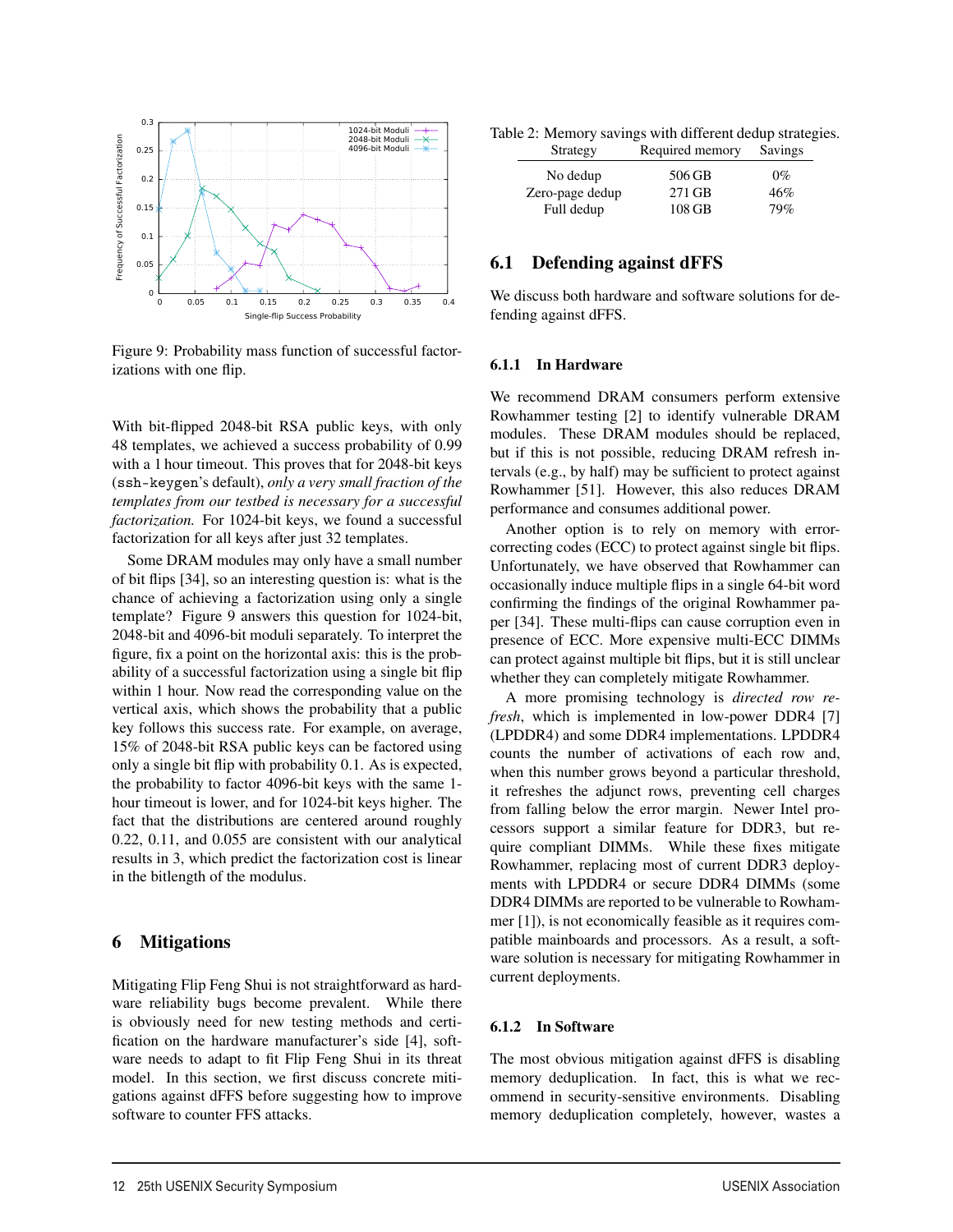substantial amount of physical memory that can be saved otherwise [6, 46, 54].

Previous work [12] showed that deduplicating zero pages alone can retain between 84% and 93% of the benefits of full deduplication in a browser setting. Limiting deduplication to zero pages and isolating their Rowhammer-prone surrounding rows was our first mitigation attempt. To understand whether zero-page deduplication retains sufficient memory saving benefits in a cloud setting, we performed a large-scale memory deduplication study using 1,011 memory snapshots of *different* VMs from community VM images of Windows Azure [48]. Table 2 presents our results. Unfortunately, zero-page deduplication only saves 46% of the potential 79%. This suggests that deduplicating zero pages alone is insufficient to eradicate the wasteful redundancy in current cloud deployments. Hence, we need a better strategy that can retain the benefits of full memory deduplication without resulting in a memory massaging primitive for the attackers.

A strawman design A possible solution is to rely on a deduplication design that, for every merge operation, randomly allocates a new physical page to back the existing duplicate pages. When merge operations with existing shared pages occur, such design would need to randomly select a new physical page and update all the page-table mappings for all the sharing parties.

This strawman design eliminates the memory massaging primitive that is necessary for dFFS under normal circumstances. However, this may be insufficient if an attacker can find different primitives to control the physical memory layout. For example, the attacker's VM can corner the kernel's page allocator into allocating pages with predictable patterns if it can force the host kernel into an out-of-memory (OOM) situation. This is not difficult if the host relies on over-committed memory to pack more VMs than available RAM, a practice which is common in cloud settings and naturally enabled by memory deduplication. For example, the attacker can trigger a massive number of unmerge operations and cause the host kernel to approach an OOM situation. At this point, the attacker can release vulnerable memory pages to the allocator, craft a page with the same contents as the victim page, and wait for a merge operation. Due to the near-OOM situation, the merge operation happens almost instantly, forcing the host kernel to predictably pick one of the previously released vulnerable memory pages (i.e., templates) to back the existing duplicate pages (the crafted page and the victim page). At this stage, the attacker has again, in effect, a memory massaging primitive.

A better design To improve on the strawman design, the host needs to ensure enough memory is available not

13

to get cornered into predictable physical memory reuse patterns. Given a desired level of entropy *h*, and the number of merged pages *mi* for for the *i*th VM, the host needs to ensure  $A = 2^h + \text{Max}(m_i)$  memory pages are available or can easily become available (e.g., page cache) to the kernel's page allocator at all times. With an adequate choice of *h*, it may become difficult for an attacker to control the behavior of the memory deduplication system. We have left the study of the right parameters for *h* and the projected *A* for real systems to future work. We also note that balancing entropy, memory, and performance when supporting a truly random and deduplication-enabled physical memory allocator is challenging, and a promising direction for future work.

# 6.2 Mitigating FFS at the Software Layer

The attacks presented in this paper provide worrisome evidence that even the most security-sensitive software packages used in production account for no attackercontrolled bit flips as part of their threat model. While there is certainly room for further research in this direction, based on our experience, we formulate a number of suggestions to improve current practices:

• Security-sensitive information needs to be checked for integrity in software right before use to ensure the window of corruption is small. In all the cases we analyzed, such integrity checks would be placed on a slow path with essentially no application performance impact.

Certificate chain formats such as X.509 are automatically integrity checked as certificates are always signed [17]. This is a significant side benefit of a certification chain with self-signatures.

- The file system, due to the presence of the page cache, should not be trusted. Sensitive information on stable storage should include integrity or authenticity information (i.e., a security signature) for verification purposes. In fact, this simple defense mechanism would stop the two dFFS attacks that we presented in this paper.
- Low-level operating system optimizations should be included with extra care. Much recent work [11, 12, 29, 40, 58] shows that benign kernel optimizations such as transparent huge pages, vsyscall pages, and memory deduplication can become dangerous tools in the hands of a capable attacker. In the case of FFS, any feature that allows an untrusted entity to control the layout or reuse of data in physical memory may provide an attacker with a memory massaging primitive to mount our attacks.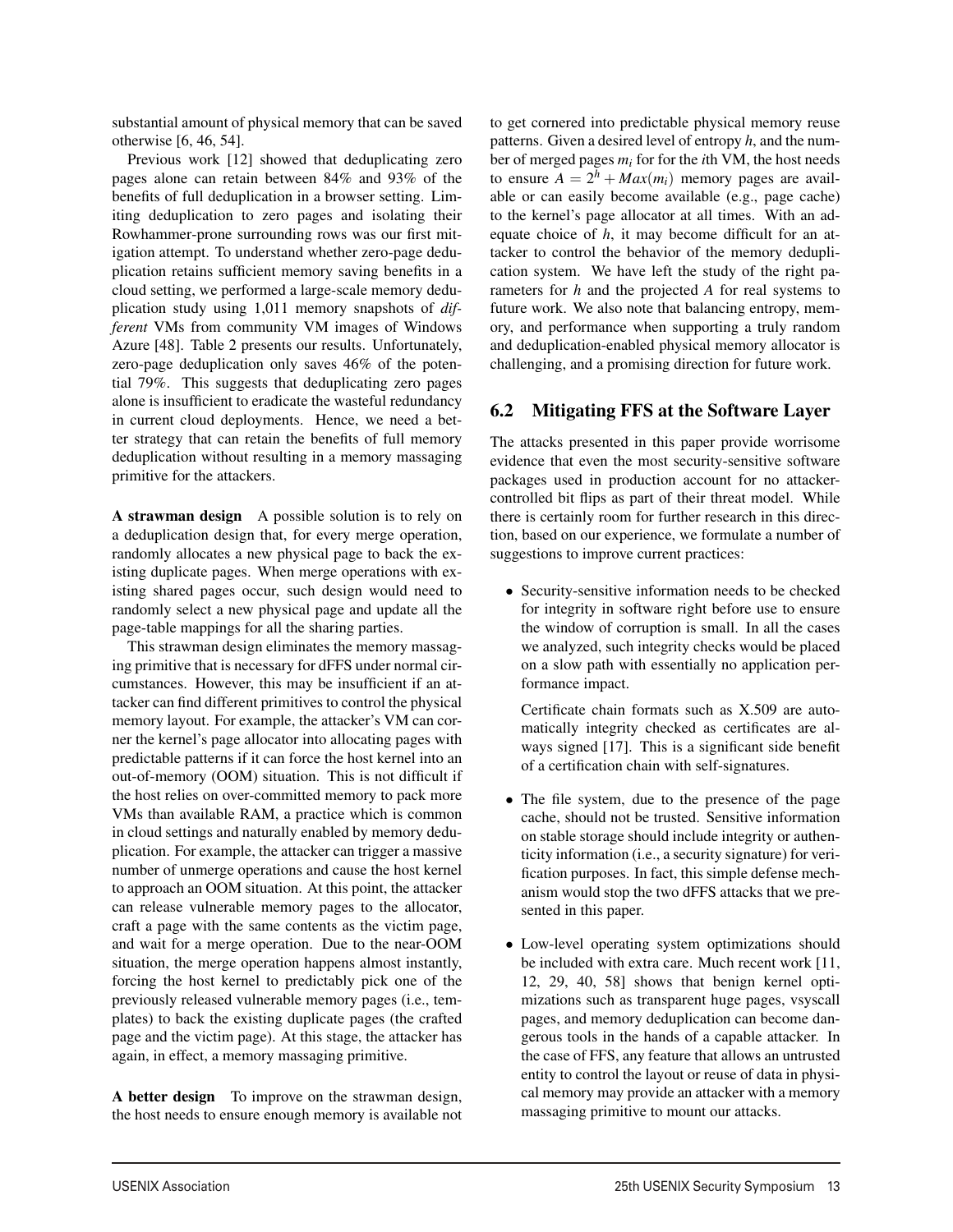# 7 Related Work

We categorize related work into three distinct groups discussed below.

# 7.1 Rowhammer Exploitation

Pioneering work on the Rowhammer bug already warned about its potential security implications [34]. One year later, Seaborn published the first two concrete Rowhammer exploits, in the form of escaping the Google Native Client (NaCl) sandbox and escalating local privileges on Linux [51]. Interestingly, Seaborn's privilege escalation exploit relies on a weak form of memory massaging by probabilistically forcing a OOMing kernel to reuse physical pages released from user space. dFFS, in contrast, relies on a deterministic memory massaging primitive to map pages from co-hosted VMs and mount fully reliable attacks. In addition, while mapping pages from kernel space for local privilege escalation is possible, dFFS enables a much broader range of attacks over nearly arbitrary physical memory.

Furthermore, Seaborn's exploits relied on Intel x86's CLFLUSH instruction to evict a cache line from the CPU caches in order to read directly from DRAM. For mitigation purposes, CLFLUSH was disabled in NaCl and the same solution was suggested for native CPUs via a microcode update. In response to the local privilege exploit, Linux disabled unprivileged access to virtual-to-physical memory mapping information (i.e., /proc/self/pagemap) used in the exploit to perform double-sided Rowhammer. Gruss et al. [30], however, showed that it is possible to perform double-sided Rowhammer from the browser, without CLFLUSH, and without pagemap, using cache eviction sets and transparent huge pages (THP). dFFS relies on nested THP (both in the host and in the guest) for reliable double-sided Rowhammer. In our previous work [12], we took the next step and implemented the first reliable Rowhammer exploit in the Microsoft Edge browser. Our exploit induces a bit flip in the control structure of a JavaScript object for pivoting to an attacker-controlled counterfeit object. The counterfeit object provides the attackers with arbitrary memory read and write primitives inside the browser.

All the attacks mentioned above rely on one key assumption: the attacker already *owns* the physical memory of the victim to make Rowhammer exploitation possible. In this paper, we demonstrated that, by abusing modern memory management features, it is possible to completely lift this assumption with alarming consequences. Using FFS, an attacker can seize control of nearly arbitrary physical memory in the software stack, for example compromising co-hosted VMs in complete absence of software vulnerabilities.

# 7.2 Memory Massaging

Sotirov [55] demonstrates the power of controlling virtual memory allocations in JavaScript, bypassing many protections against memory errors with a technique called Heap Feng Shui. Mandt [41] demonstrates that it is possible to control reuse patterns in the Windows 7 kernel heap allocator in order to bypass the default memory protections against heap-based attacks in the kernel. Inspired by these techniques, our Flip Feng Shui demonstrates that an attacker abusing benign and widespread memory management mechanisms allows a single bit flip to become a surprisingly dangerous attack primitive over physical memory.

Memory spraying techniques [25, 33, 47, 50] allocate a large number of objects in order to make the layout of memory predictable for exploitation purposes, similar, in spirit, to FFS. Govindavajhala and Appel [28] sprayed the entire memory of a machine with specially-crafted Java objects and showed that 70% of the bit flips caused by rare events cosmic rays and such will allow them to escape the Java sandbox. This attack is by its nature probabilistic and, unlike FFS, does not allow for fully controllable exploitation.

Memory deduplication side channels have been previously abused to craft increasingly sophisticated information disclosure attacks [8, 12, 29, 32, 43, 56]. In this paper, we demonstrate that memory deduplication has even stronger security implications than previously shown. FFS can abuse memory deduplication to perform attacker-controlled page-table updates and craft a memory massaging primitive for reliable hardware bit flip exploitation.

# 7.3 Breaking Weakened Cryptosystems

Fault attacks have been introduced in cryptography by Boneh et al. [9]; their attack was highly effective against implementations of RSA that use the Chinese Remainder Theorem. Since then, many variants of fault attacks against cryptographic implementations have been described as well as countermeasures against these attacks. Seifert was the first to consider attacks in which faults were introduced in the RSA modulus [52]; his goal was limited to forging signatures. Brier et al. [14] have extended his work to sophisticated methods to recover the private key; they consider a setting of uncontrollable faults and require many hundreds to even tens of thousands of faults. In our attack setting, the attacker can choose the location and observe the modulus, which reduces the overhead substantially.

In the case of Diffie-Hellman, the risk of using it with moduli that are not strong primes or hard-to-factor integers was well understood and debated extensively dur-

14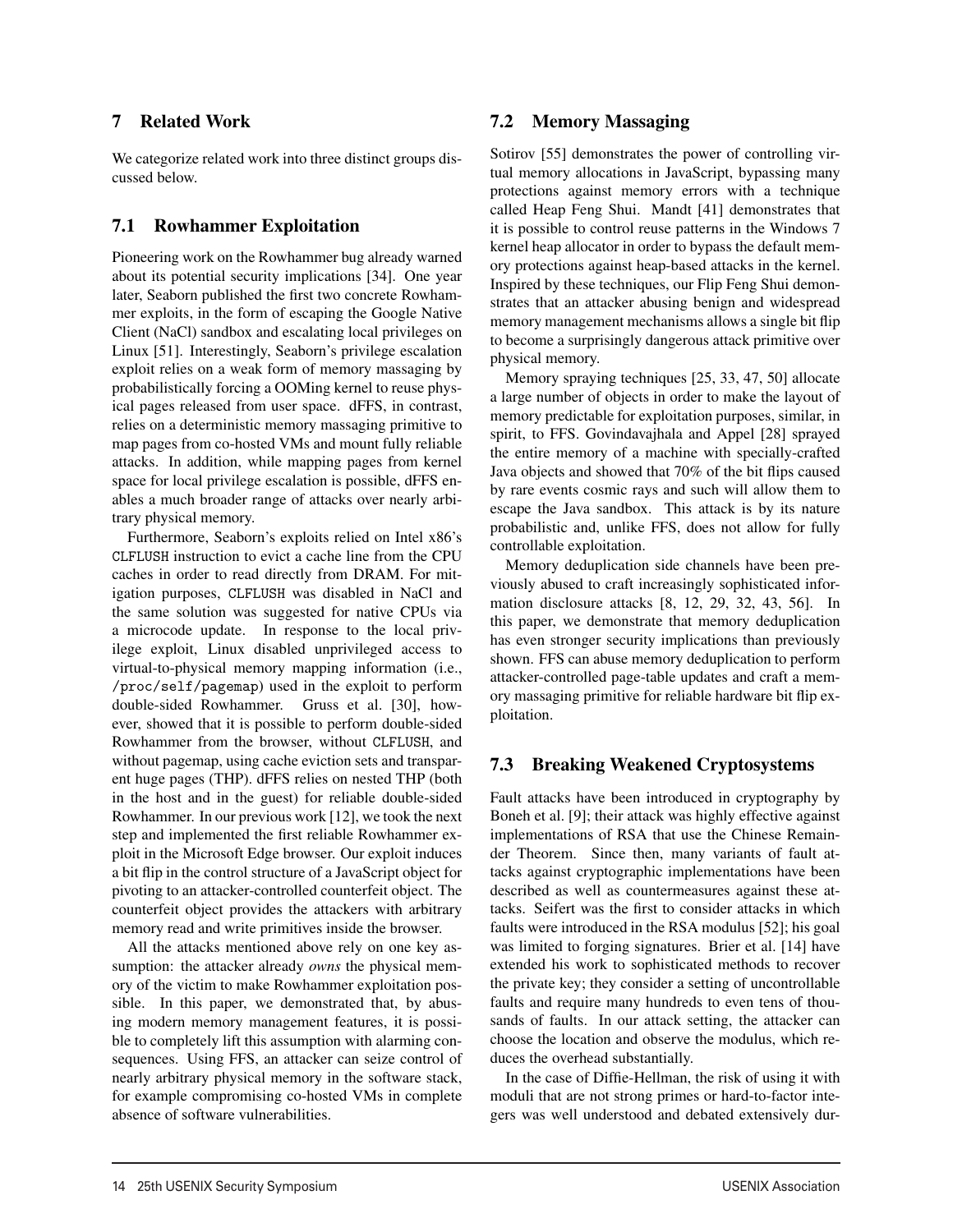ing the RSA versus DSA controversy in the early 1990s (e.g., in a panel at Eurocrypt'92 [18]). Van Oorschot and Wiener showed how a group order with small factors can interact badly with the use of small Diffie-Hellman exponents [57]. In 2015, the Logjam attack [3] raised new interest in the potential weaknesses of Diffie-Hellman parameters.

In this paper, we performed a formal cryptanalysis of RSA public keys in the presence of bit flips. Our evaluation of dFFS with bit-flipped default 2048-bit RSA public keys confirmed our theoretical results. dFFS can induce bit flips in RSA public keys and factorize 99% of the resulting 2048-bit keys given enough Rowhammerinduced bit flips. We further showed that we could factor 4.2% of the two 4096 bit Ubuntu Archive Automatic Signing Keys with a bit flip. This allowed us to generate enough templates to successfully trick a victim VM into installing our packages. For completeness, we also included a formal cryptanalysis of Diffie-Hellman exponents in the presence of bit flips in Appendix A.

#### 8 Conclusions

Hardware bit flips are commonly perceived as a vehicle of production software failures with limited exploitation power in practice. In this paper, we challenged common belief and demonstrated that an attacker armed with Flip Feng Shui (FFS) primitives can mount devastatingly powerful end-to-end attacks even in complete absence of software vulnerabilities. Our FFS implementation (dFFS) combines hardware bit flips with novel memory templating and massaging primitives, allowing an attacker to controllably seize control of arbitrary physical memory with very few practical constraints.

We used dFFS to mount practical attacks against widely used cryptographic systems in production clouds. Our attacks allow an attacker to completely compromise co-hosted cloud VMs with relatively little effort. Even more worryingly, we believe Flip Feng Shui can be used in several more forms and applications pervasively in the software stack, urging the systems security community to devote immediate attention to this emerging threat.

#### **Disclosure**

We have cooperated with the National Cyber Security Centre in the Netherlands to coordinate disclosure of the vulnerabilities to the relevant parties.

#### Acknowledgements

We would like to thank our anonymous reviewers for their valuable feedback. This work was sup-

15

ported by Netherlands Organisation for Scientific Research through the NWO 639.023.309 VICI "Dowsing" project, Research Council KU Leuven under project C16/15/058, the FWO grant G.0130.13N, and by the European Commission through projects H2020 ICT-32- 2014 "SHARCS" under Grant Agreement No. 644571 and H2020 ICT-2014-645622 "PQCRYPTO".

#### References

- [1] DDR4 Rowhammer mitigation. http: //www.passmark.com/forum/showthread. php?5301-Rowhammer-mitigation&p=19553. Accessed on 17.2.2016.
- [2] Troubleshooting Memory Errors MemTest86. http://www.memtest86.com/ troubleshooting.htm. Accessed on 17.2.2016.
- [3] David Adrian, Karthikeyan Bhargavan, Zakir Durumeric, Pierrick Gaudry, Matthew Green, J. Alex Halderman, Nadia Heninger, Drew Springall, Emmanuel Thomé, Luke Valenta, Benjamin Vander-Sloot, Eric Wustrow, Santiago Zanella Béguelin, and Paul Zimmermann. Imperfect Forward Secrecy: How Diffie-Hellman Fails in Practice. CCS'15, 2015.
- [4] Barbara P. Aichinger. DDR Compliance Testing Its time has come! In *JEDEC's Server Memory Forum*, 2014.
- [5] Andrea Arcangeli. Transparent hugepage support. *KVM Forum*, 2010.
- [6] Andrea Arcangeli, Izik Eidus, and Chris Wright. Increasing memory density by using KSM. OLS'09, 2009.
- [7] JEDEC Solid State Technology Association. Low Power Double Data 4 (LPDDR4). JESD209-4A, Nov 2015.
- [8] Antonio Barresi, Kaveh Razavi, Mathias Payer, and Thomas R. Gross. CAIN: Silently Breaking ASLR in the Cloud. WOOT'15, 2015.
- [9] Dan Boneh, Richard A. DeMillo, and Richard J. Lipton. On the importance of eliminating errors in cryptographic computations. *J. Cryptology*, 14(2), 2001.
- [10] Shekhar Borkar. Designing Reliable Systems from Unreliable Components: The Challenges of Transistor Variability and Degradation. *IEEE Micro*, 25(6), 2005.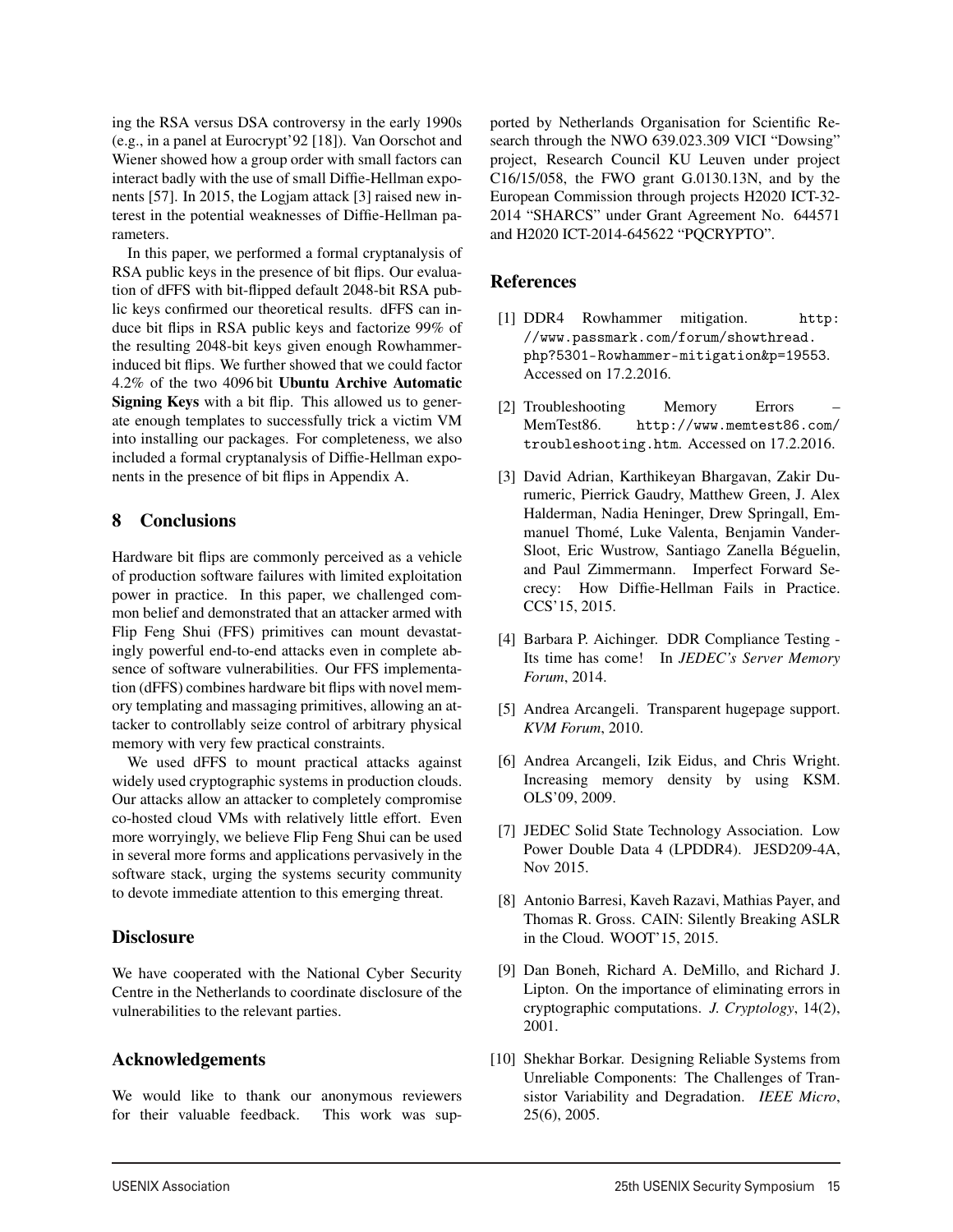- [11] Erik Bosman and Herbert Bos. Framing signals—a return to portable shellcode. SP'14.
- [12] Erik Bosman, Kaveh Razavi, Herbert Bos, and Cristiano Giuffrida. Dedup Est Machina: Memory Deduplication as an Advanced Exploitation Vector. SP'16, 2016.
- [13] Cyril Bouvier, Pierrick Gaudry, Laurent Imbert, Hamza Jeljeli, and Emmanuel Thomé. Discrete logarithms in  $GF(p)$  – 180 digits. https://listserv.nodak.edu/cgi-bin/wa. exe?A2=ind1406&L=NMBRTHRY&F=&S=&P=3161. June 2014.
- [14] Eric Brier, Benoît Chevallier-Mames, Mathieu Ciet, and Christophe Clavier. Why one should also secure RSA public key elements. CHES'06, 2006.
- [15] Nicolas Carlini, Antonio Barresi, Mathias Payer, David Wagner, and Thomas R. Gross. Control-flow Bending: On the Effectiveness of Control-flow Integrity. SEC'15, 2015.
- [16] Cristian Constantinescu. Trends and Challenges in VLSI Circuit Reliability. *IEEE Micro*, 23(4), 2003.
- [17] D. Cooper, S. Santesson, S. Farrell, S. Boeyen, R. Housley, and W. Polk. RFC 5280 - Internet X.509 Public Key Infrastructure Certificate and Certificate Revocation List (CRL) Profile. Technical report, May 2008.
- [18] Yvo Desmedt, Peter Landrock, Arjen K. Lenstra, Kevin S. McCurley, Andrew M. Odlyzko, Rainer A. Rueppel, and Miles E. Smid. The Eurocrypt '92 Controversial Issue: Trapdoor Primes and Moduli (Panel). Eurocrypt'92, 1992.
- [19] The Sage Developers. Sage Mathematics Software (Version). http://www.sagemath.org. Accessed on 17.2.2016.
- [20] Karl Dickman. On the frequency of numbers containing prime factors of a certain relative magnitude. *Arkiv forr Matematik, Astronomi och Fysik*, 1930.
- [21] Whitfield Diffie and Martin E. Hellman. New directions in cryptography. *IEEE Transactions on Information Theory*, 22(6), 1976.
- [22] Paul Erdös and Mark Kac. The Gaussian Law of Errors in the Theory of Additive Number Theoretic Functions. *American Journal of Mathematics*, 62(1), 1940.

16

- [23] Chris Evans. The poisoned NUL byte, 2014 edition). http:// googleprojectzero.blogspot.nl/2014/ 08/the-poisoned-nul-byte-2014-edition. html. Accessed on 17.2.2016.
- [24] Justin N. Ferguson. Understanding the heap by breaking it. In *Black Hat USA*, 2007.
- [25] Francesco Gadaleta, Yves Younan, and Wouter Joosen. ESSoS'10, 2010.
- [26] Daniel Kahn Gillmor. pem2openpgp translate PEM-encoded RSA keys to OpenPGP certificates. Accessed on 17.2.2016.
- [27] GitHub Developer Public Keys. https:// developer.github.com/v3/users/keys/. Accessed on 17.2.2016.
- [28] Sudhakar Govindavajhala and Andrew W. Appel. Using Memory Errors to Attack a Virtual Machine. SP '03, 2003.
- [29] Daniel Gruss, David Bidner, and Stefan Mangard. Practical Memory Deduplication Attacks in Sandboxed Javascript. ESORICS'15. 2015.
- [30] Daniel Gruss, Clementine Maurice, and Stefan Mangard. Rowhammer.js: A Remote Software-Induced Fault Attack in JavaScript. DIMVA'16, 2016.
- [31] Danny Harnik, Benny Pinkas, and Alexandra Shulman-Peleg. Side Channels in Cloud Services: Deduplication in Cloud Storage. *IEEE Security and Privacy Magazine, special issue of Cloud Security*, 8, 2010.
- [32] Gorka Irazoqui, Mehmet Sinan IncI, Thomas Eisenbarth, and Berk Sunar. Know Thy Neighbor: Crypto Library Detection in Cloud. PETS'15, 2015.
- [33] Vasileios P. Kemerlis, Michalis Polychronakis, and Angelos D. Keromytis. Ret2Dir: Rethinking Kernel Isolation. SEC'14, 2014.
- [34] Yoongu Kim, Ross Daly, Jeremie Kim, Chris Fallin, Ji Hye Lee, Donghyuk Lee, Chris Wilkerson, Konrad Lai, and Onur Mutlu. Flipping Bits in Memory Without Accessing Them: An Experimental Study of DRAM Disturbance Errors. ISCA'14, 2014.
- [35] Thorsten Kleinjung, Kazumaro Aoki, Jens Franke, Arjen K. Lenstra, Emmanuel Thomé, Joppe W. Bos, Pierrick Gaudry, Alexander Kruppa, Peter L. Montgomery, Dag Arne Osvik, Herman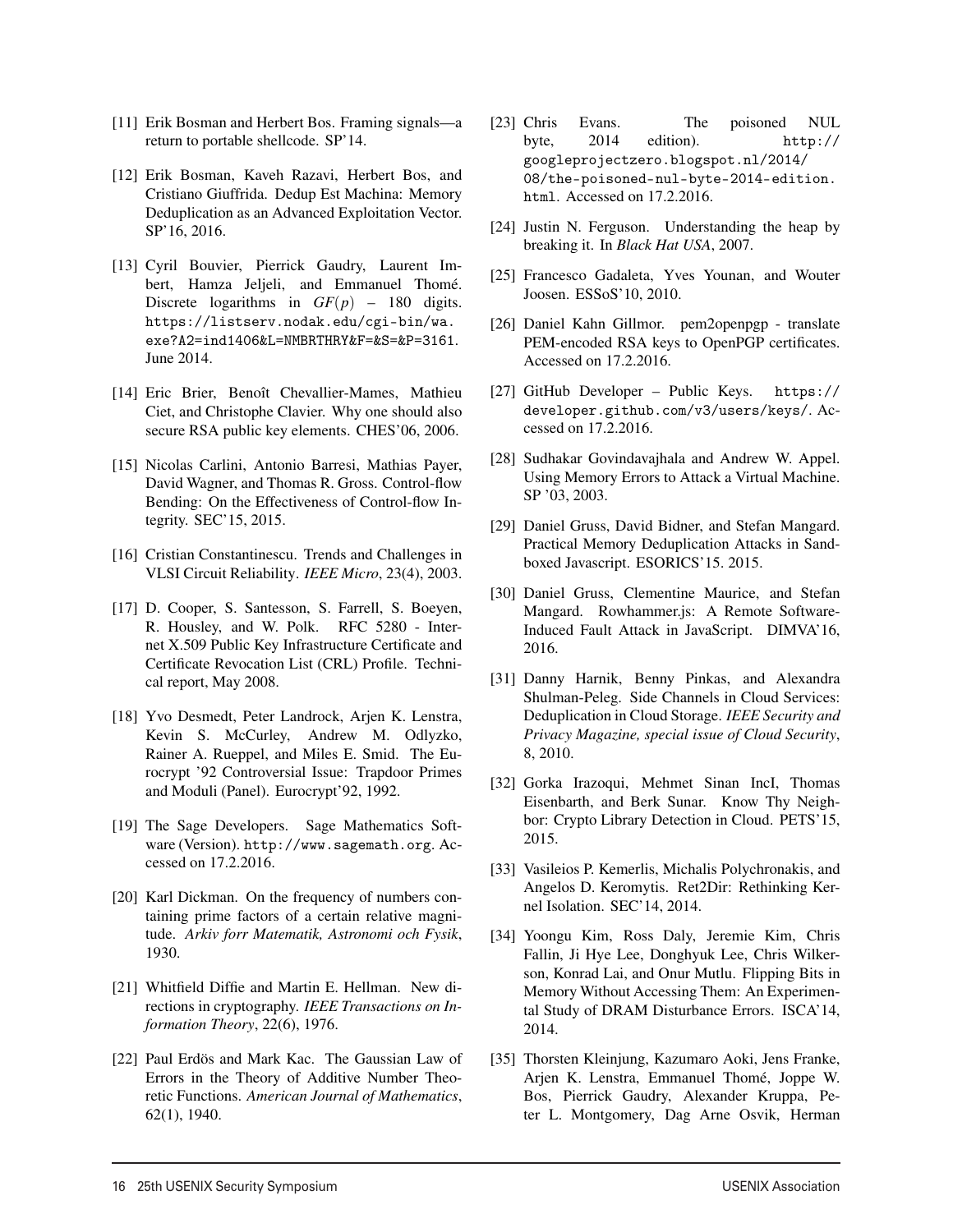J. J. te Riele, Andrey Timofeev, and Paul Zimmermann. Factorization of a 768-bit RSA modulus. CRYPTO'10, 2010.

- [36] Donald E. Knuth and Luis Trabb-Pardo. Analysis of a Simple Factorization Algorithm. *Theoretical Computer Science*, 3(3), 1976.
- [37] Dmitrii Kuvaiskii, Rasha Faqeh, Pramod Bhatotia, Pascal Felber, and Christof Fetzer. HAFT: Hardware-assisted Fault Tolerance. EuroSys'16, 2016.
- [38] Hendrik W. Lenstra. Factoring Integers with Elliptic Curves. *Annals of Mathematics*, 126, 1987.
- [39] Dwayne Litzenberger. PyCrypto The Python Cryptography Toolkit). https: //www.dlitz.net/software/pycrypto/. Accessed on 17.2.2016.
- [40] Fangfei Liu, Yuval Yarom, Qian Ge, Gernot Heiser, and Ruby B. Lee. Last-level cache side-channel attacks are practical. SP'15, 2015.
- [41] Tarjei Mandt. Kernel Pool Exploitation on Windows 7. In *Black Hat Europe*, 2011.
- [42] Alfred Menezes, Paul C. van Oorschot, and Scott A. Vanstone. *Handbook of Applied Cryptography*. 1996.
- [43] R. Owens and Weichao Wang. Non-interactive OS fingerprinting through memory de-duplication technique in virtual machines. IPCCC'11, 2011.
- [44] Peter Pessl, Daniel Gruss, Clementine Maurice, Michael Schwarz, and Stefan Mangard. DRAMA: Exploiting DRAM Addressing for Cross-CPU Attacks. SEC'16, 2016.
- [45] Stephen C. Pohlig and Martin E. Hellman. An improved algorithm for computing logarithms over  $GF(p)$  and its cryptographic significance (corresp.). *IEEE Transactions on Information Theory*, 24(1), 1978.
- [46] Shashank Rachamalla, Dabadatta Mishra, and Purushottam Kulkarni. Share-o-meter: An empirical analysis of KSM based memory sharing in virtualized systems. HiPC'13, 2013.
- [47] Paruj Ratanaworabhan, Benjamin Livshits, and Benjamin Zorn. NOZZLE: A Defense Against Heap-spraying Code Injection Attacks. SEC'09, 2009.

17

- [48] Kaveh Razavi, Gerrit van der Kolk, and Thilo Kielmann. Prebaked uVMs: Scalable, Instant VM Startup for IaaS Clouds. ICDCS '15, 2015.
- [49] Ronald L. Rivest, Adi Shamir, and Leonard M. Adleman. A method for obtaining digital signatures and public-key cryptosystems. *Commun. ACM*, 21(2), 1978.
- [50] Jurgen Schmidt. JIT Spraying: Exploits to beat DEP and ASLR. In *Black Hat Europe*, 2010.
- [51] Mark Seaborn. Exploiting the DRAM Rowhammer Bug to Gain Kernel Privileges. In *Black Hat USA*, 2015.
- [52] Jean-Pierre Seifert. On authenticated computing and RSA-based authentication. CCS'05, 2005.
- [53] Noam Shalev, Eran Harpaz, Hagar Porat, Idit Keidar, and Yaron Weinsberg. CSR: Core Surprise Removal in Commodity Operating Systems. AS-PLOS'16, 2016.
- [54] Prateek Sharma and Purushottam Kulkarni. Singleton: System-wide Page Deduplication in Virtual Environments. HPDC'12, 2012.
- [55] Alexander Sotirov. Heap Feng Shui in JavaScript. In *Black Hat Europe*, 2007.
- [56] Kuniyasu Suzaki, Kengo Iijima, Toshiki Yagi, and Cyrille Artho. Memory Deduplication As a Threat to the Guest OS. EUROSEC'11, 2011.
- [57] Paul C. van Oorschot and Michael J. Wiener. On Diffie-Hellman key agreement with short exponents. Eurocrypt'96, 1996.
- [58] Yuanzhong Xu, Weidong Cui, and Marcus Peinado. Controlled-Channel Attacks: Deterministic Side-Channels for Untrusted Operating Systems. SP'15, 2015.

# Appendix A Cryptanalysis of Diffie-Hellman with Bit Flips

This section describes how one can break Diffie-Hellman by flipping a bit in the modulus. Similar to RSA, Diffie-Hellman cryptosystem performs computations modulo *n*. In the Diffie-Hellman key agreement scheme [21], however, the modulus *n* is prime or  $s = \gamma_1 = 1$ . It is very common to choose strong primes, which means that  $q = (n-1)/2$  is also prime; this is also the approach taken by OpenSSH. Subsequently a generator *g* is chosen of order *q*. In the Diffie-Hellman protocol the client